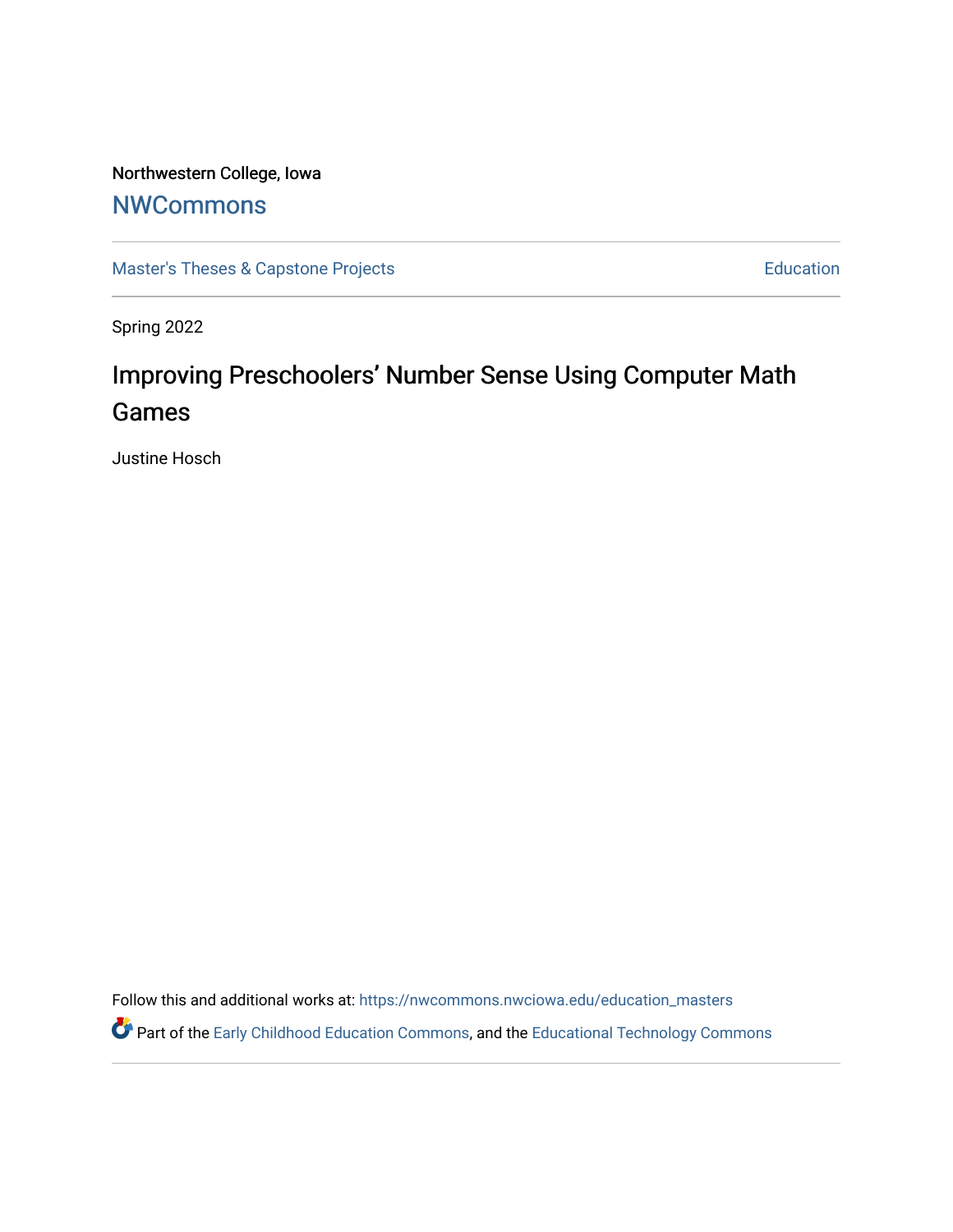# **Improving Preschoolers' Number Sense Using Computer Math Games**

Justine Hosch

Department of Education, Northwestern College

An Action Research Project Presented in Partial Fulfillment of the Requirements For the Degree of Master of Education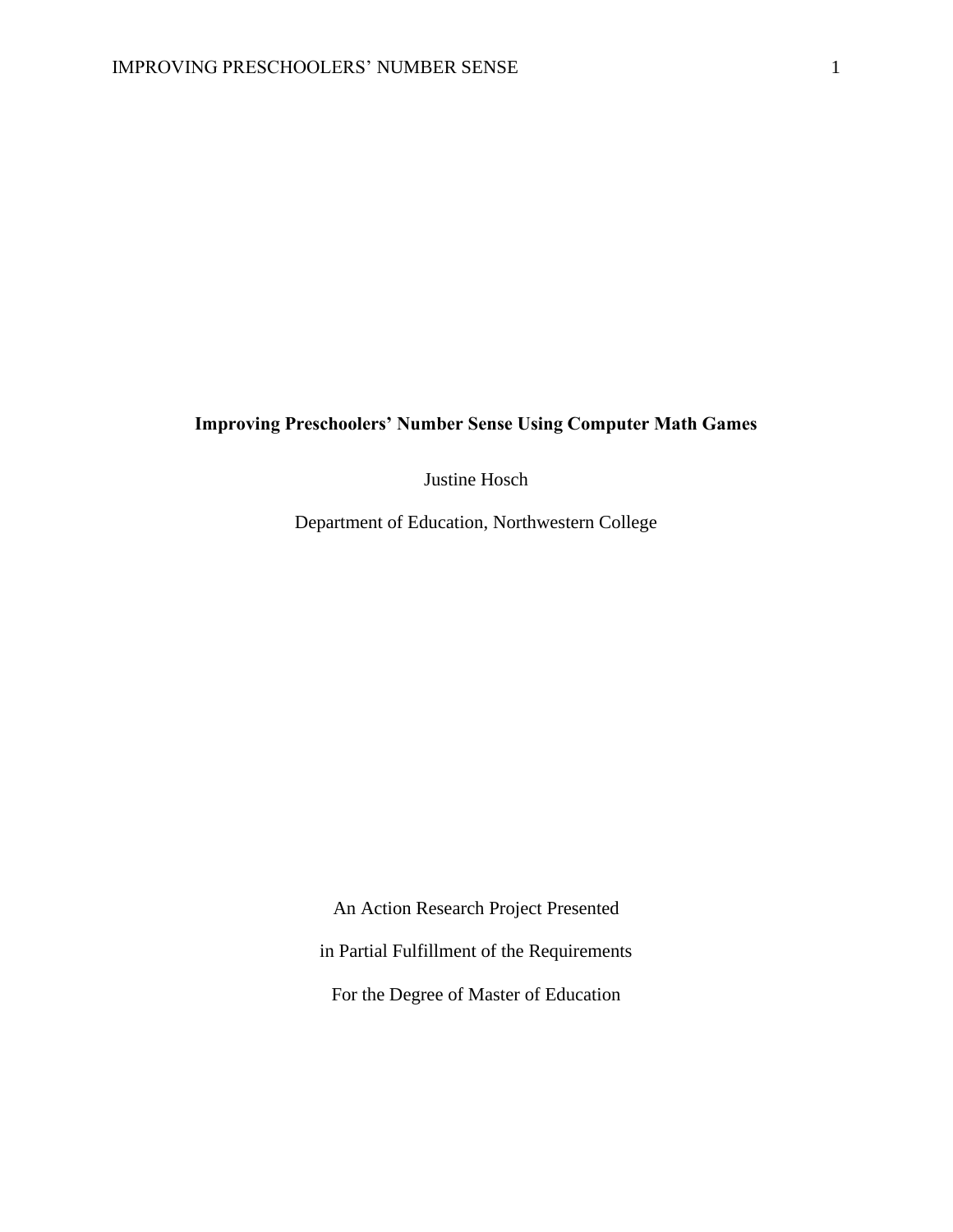### **Abstract**

The purpose of this action research study was to determine whether a preschool child's number sense skills could be improved by using the iPad application ABCya! Games. The research study was conducted in a preschool classroom of 19 students at an elementary school in central Iowa. A mixed methods approach was used to collect data as students were assessed prior to and after the intervention, and were observed playing the technology-based math games during the intervention period. Given the limitations of the study, the findings of this study determined that the technology did not significantly improve student learning outcomes in the area of number sense.

*Keywords:* number sense, technology, preschool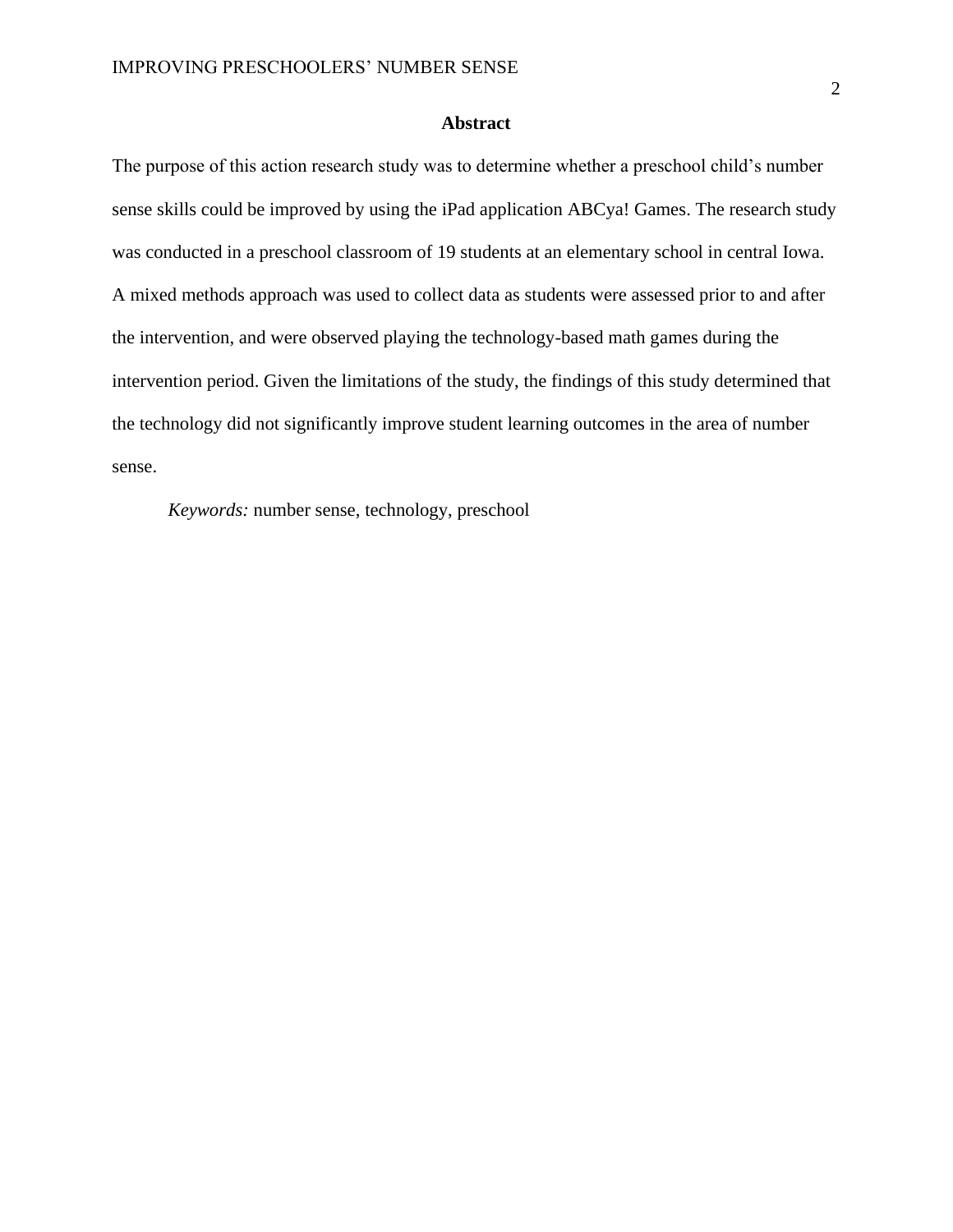# **Table of Contents**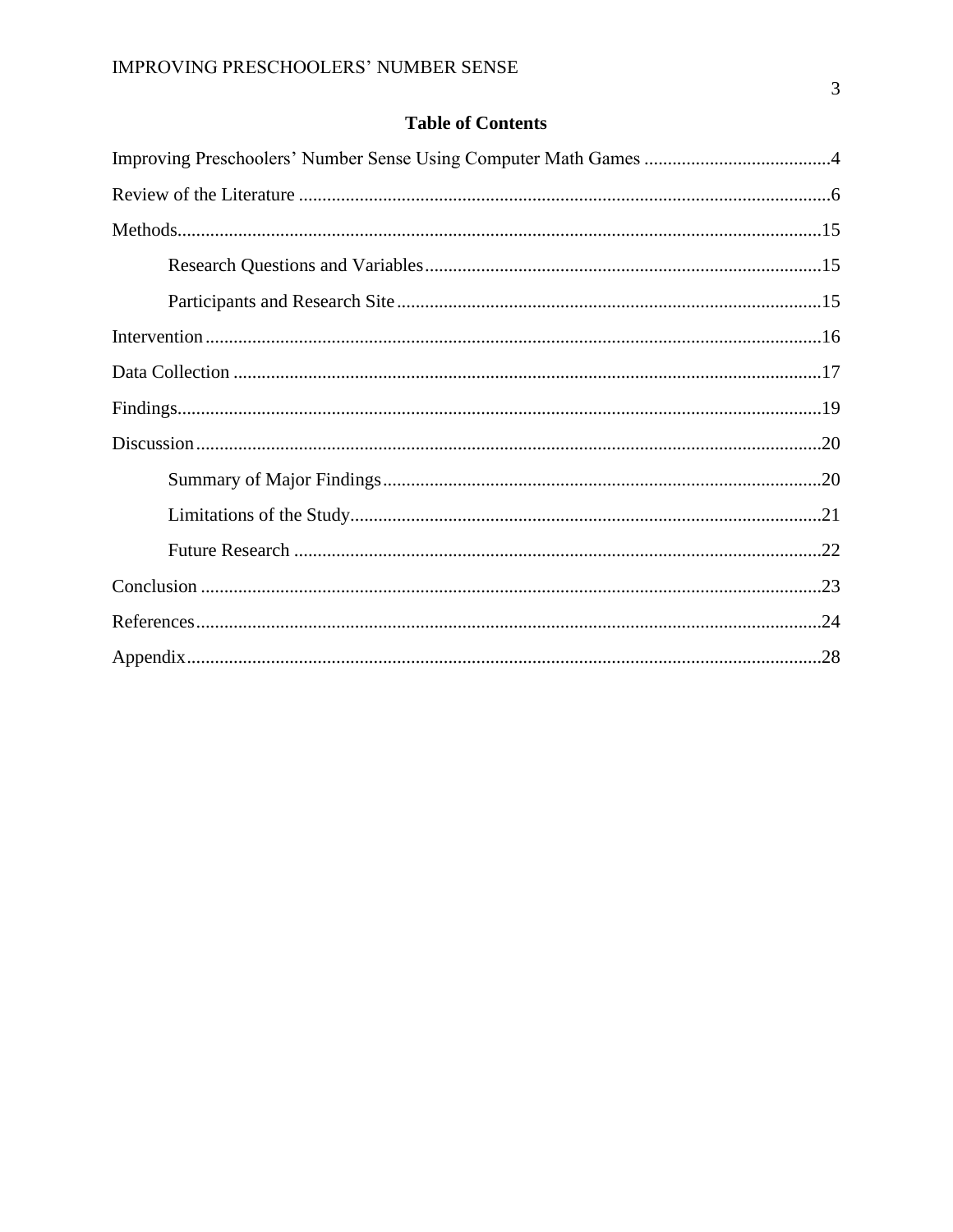### **Improving Preschoolers' Number Sense Using Computer Math Games**

Number sense is an important part of a preschooler's foundational mathematics skill set, yet so many children struggle with this area of early childhood mathematics. When children have a solid math foundation in preschool and kindergarten, they are more likely to be successful with mathematics in the future (Witzel et al., 2012). Research shows that pre-k and kindergarten math assessment scores are strongly correlated to later mathematics achievement (Polignano, 2014). Despite educators' best efforts at teaching mathematics throughout the school years, young adults in the United States are more deficient in mathematics skills compared to those in other countries and are entering college needing to take remedial math courses (Reid, 2010).

Research indicates that children who physically manipulate materials (e.g., counting bears) have a better chance at succeeding with learning these early math concepts including, but not limited to, number sense, patterning, and measurement in comparison to those children who miss these opportunities (Kermani, 2017). However, in the researcher's local preschool, children are displaying a deficit in number sense skills despite daily practice using manipulatives, number cards, subitizing cards, etc. The one thing that no preschool teacher has tried yet this year in the district in this action research study is using technology to try and bridge this gap in order to help these young children become skilled in mathematics throughout their lives.

The purpose of this action research project is to determine whether mathematics games played on an iPad, tablet, or other computer device can improve preschoolers' number sense skills. While physical manipulatives give young children the most benefit to learning mathematics, technology is becoming an increasingly prevalent learning tool in the homes and classrooms of young children and can be used in developmentally appropriate ways to engage children in challenging yet fun mathematics learning (Kermani, 2017). Preschool children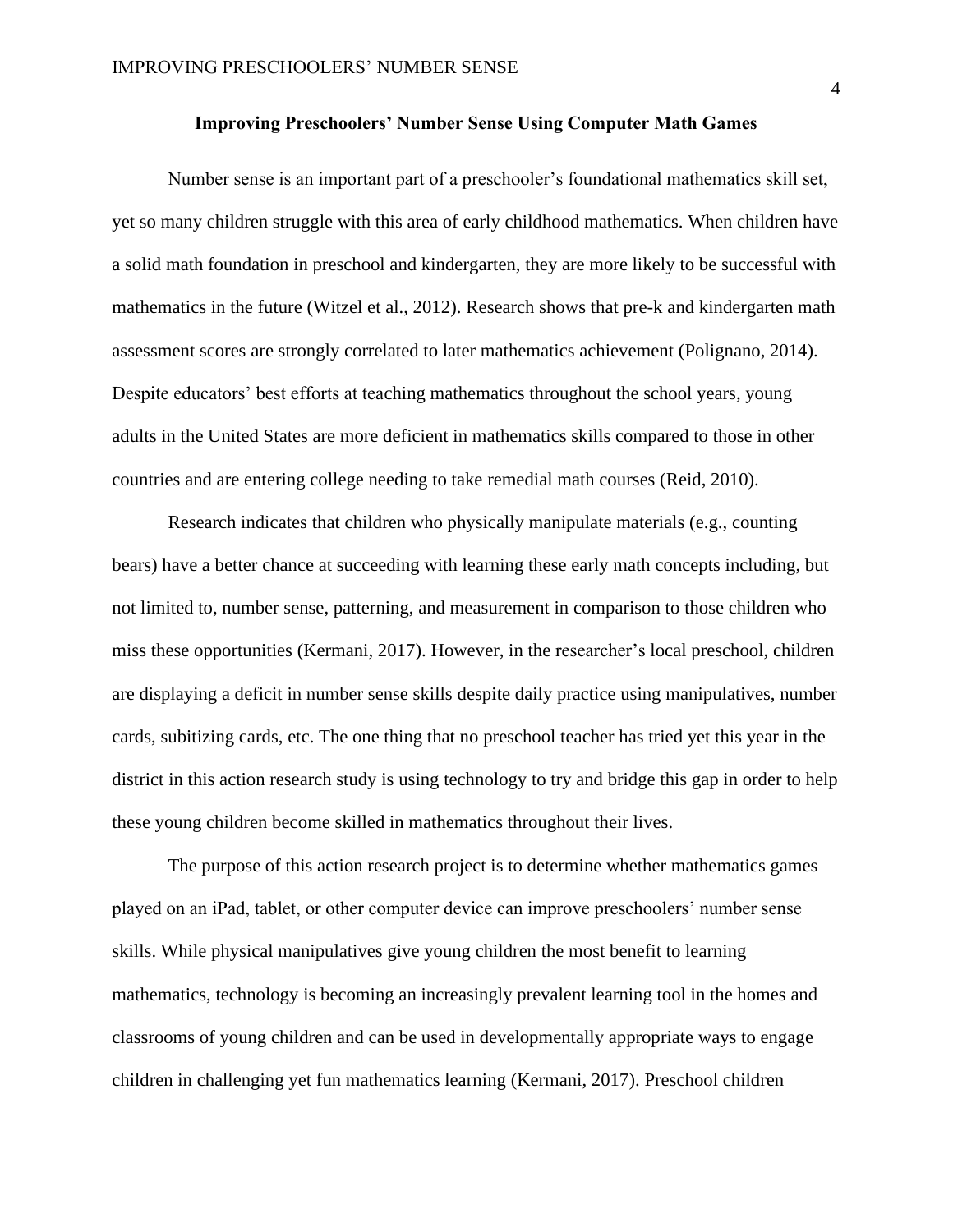included in this research study are already very familiar with technology, and some use it daily either at home or at preschool. This research project analyzed whether these children could grow in the area of number sense during early childhood and increase proficiency in mathematics throughout the course of their education.

All of the previously completed research studies referenced in this research project were found through the databases available within the DeWitt Library. The database most used was ERIC & Education Database (ProQuest). Articles included in this study were from the years 2010-2020 and included *number sense, preschool, early childhood, technology,* and *mathematics* in the various search terms.

This action research study will describe whether preschoolers demonstrated growth in the area of number sense after using computer math games to practice those skills. A mixed-methods approach will be used for data analysis. Quantitative data will be collected in the form of a preand post-assessment examining all areas of number sense, while the qualitative data will be collected via observation notes from viewing screen recordings of the children playing the computer mathematics games.

The review of the literature for this action research covers topics about number sense. The first section of the literature review will explain number sense: how it is defined and what specific skills of mathematics it includes. In addition to defining number sense, the literature review will describe the important aspects of number sense instruction, including beliefs and mathematics content knowledge of teachers. This literature review will also include research related to play-based learning, especially in mathematics, in early childhood, and how preschoolers with low socioeconomic statuses perform in relation to mathematics. The final section of the literature review will detail how technology has impacted student learning of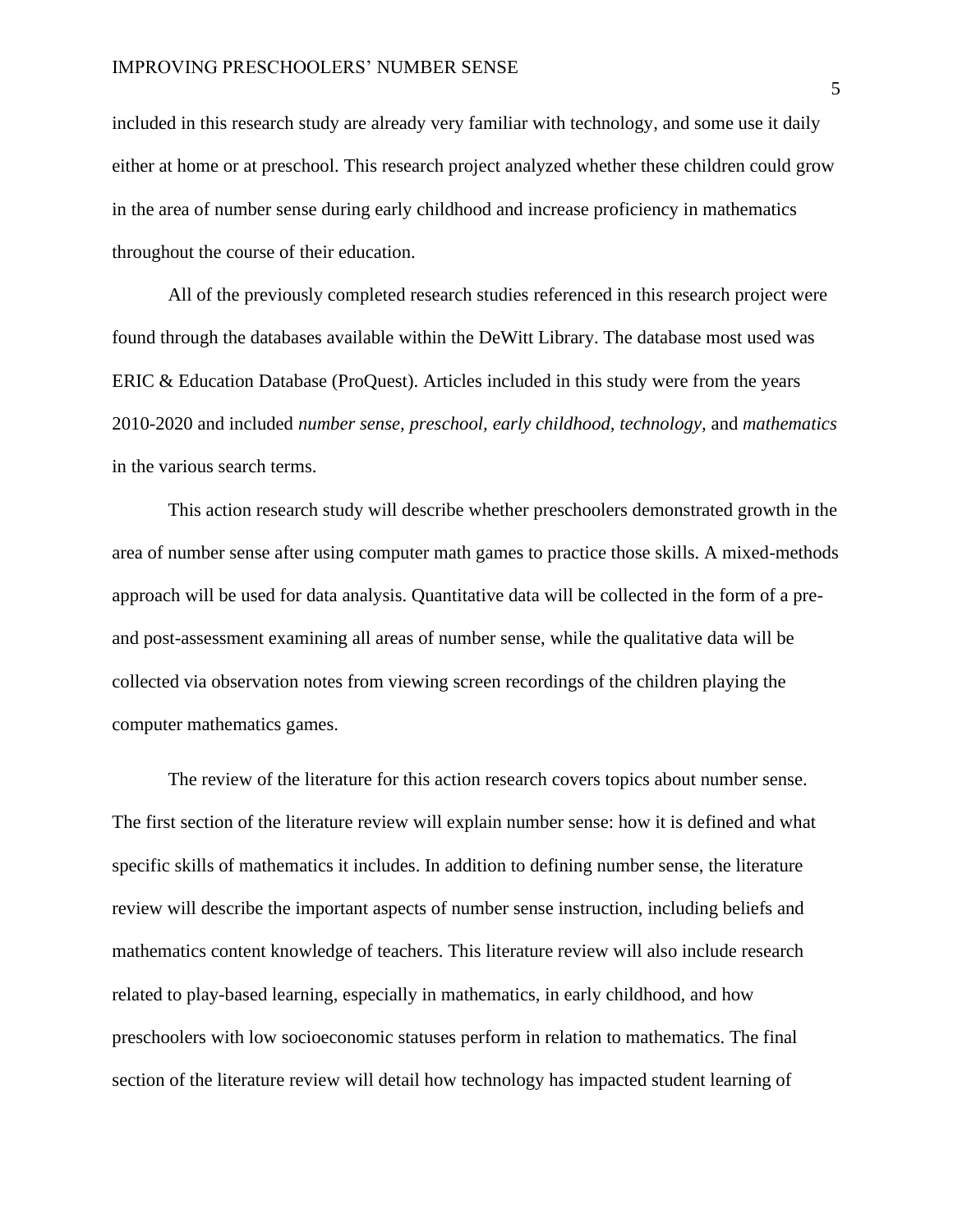number sense and which online mathematics games have demonstrated the most benefit to improving number sense in young children.

#### **Review of the Literature**

### **Defining and Measuring Number Sense**

Number sense has been defined and measured in various ways, and it can be a difficult concept for educators to grasp. In one instance, Smith (2010) considers a child's acquisition of number sense to "include number identification, counting (the skill rather than understanding the basic principles . . .), understanding the magnitude of objects, and the ability to complete informal addition and subtraction tasks (p. 5). In Smith's study, young children were assessed on these four skills along with specific counting concepts in order to determine an overall mathematics development model for early childhood and kindergarten readiness. The findings of this study concluded that each of the individual assessment tasks all strongly correlated to measure an overall concept of number sense. However, the informal addition and subtraction task had the strongest correlation while the magnitude task had the weakest (Smith, 2010). This study suggests that when it comes to number sense, magnitude of numbers may not be an important part of learning number sense. More importantly, the complete understanding of number sense concepts in early childhood may help young children gain the skills needed to be successful in future mathematics.

Related to magnitude understanding, Genzmer (2011) tested whether preschool children who take part in an intervention using magnitude manipulatives to compare numbers are able to outperform other preschoolers on a mathematics assessment who either participate in extra counting activities or do not receive extra mathematics practice. Genzmer (2011) collected data from 80 children who completed a standardized assessment consisting of four mathematical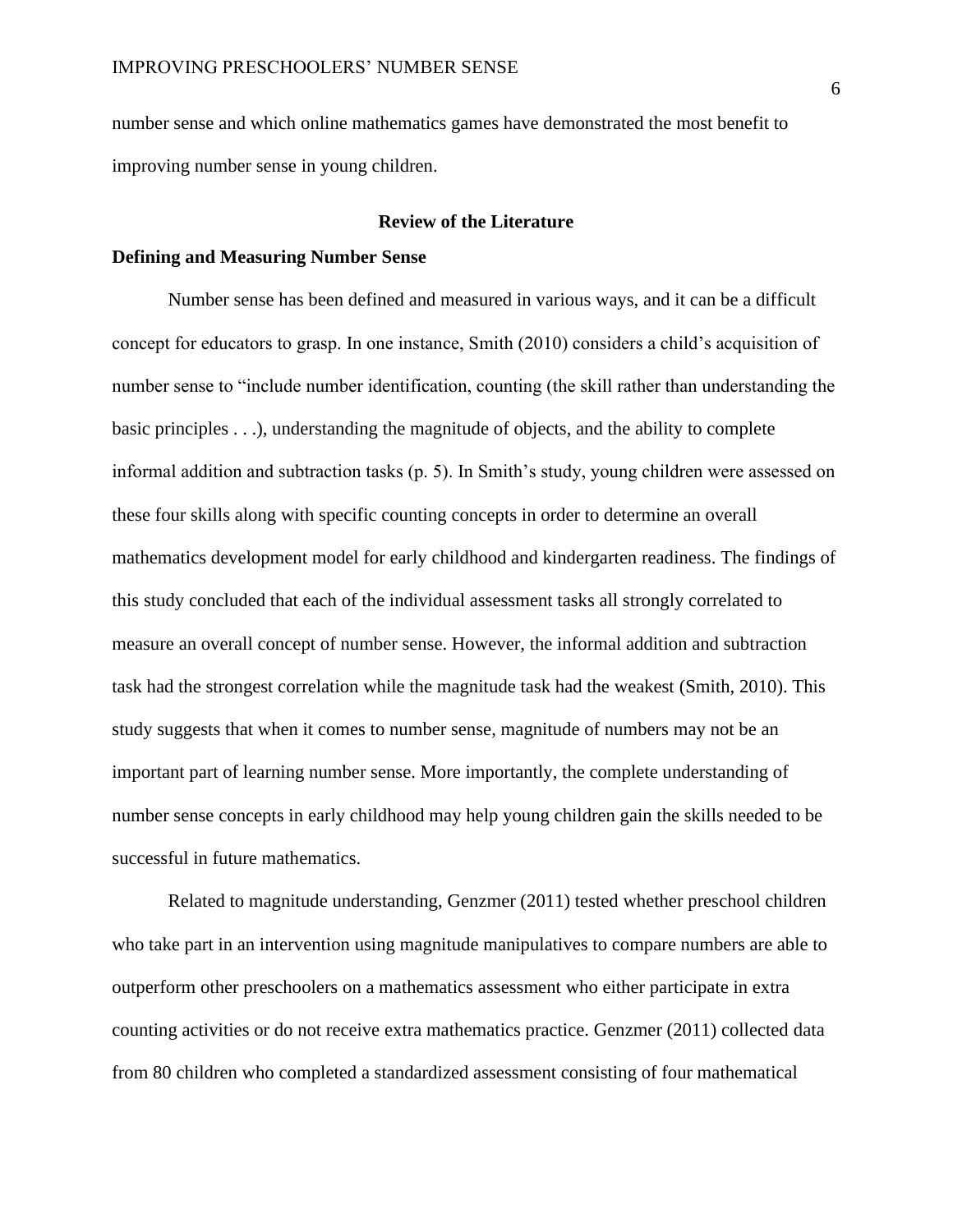#### IMPROVING PRESCHOOLERS' NUMBER SENSE

subtests. These children were randomly assigned to a magnitude manipulatives group, a counting group, or a control group for a three-week intervention period. The post-assessment results showed that even after using magnitude manipulatives or having extra counting practice, children made no significant gains from the pretest. Once again, magnitude of numbers appears be a lesser important piece of the number sense puzzle. However, Genzmer (2011) suggests that a mismatch in teacher language during the interventions and the assessment language may have contributed to the results of the research. This statement implies that language can largely affect how young children learn mathematics. It also indicates that magnitude of numbers is an essential part of early childhood foundational mathematics, and should still be taught alongside other number sense skills.

While the idea that number sense concepts work better together than individually is important to remember, a study conducted by Polignano (2014) sought to define which number sense measures on a curriculum-based assessment screener for early childhood mathematics (the myIDGDI-EN) illustrate the largest growth rates among preschool children. The measures of number sense on the screener included Number Naming Fluency (NNF), Oral Counting Fluency (OCF), One-to-One Correspondence Counting Fluency (OOCCF), and Quantity Comparison Fluency (QCF). Over three school years, data was collected and analyzed from 444 preschool children who completed the myIGDI-EN mathematics tasks to determine the progression of math development throughout the preschool year. The results of the study showed that "OCF and OOCCF demonstrated . . . the greatest rate of growth over time" while "the NNF demonstrated the lowest initial performance level" (Polignano, 2014, p. 59). Polignano (2014) was not surprised by the NNF result: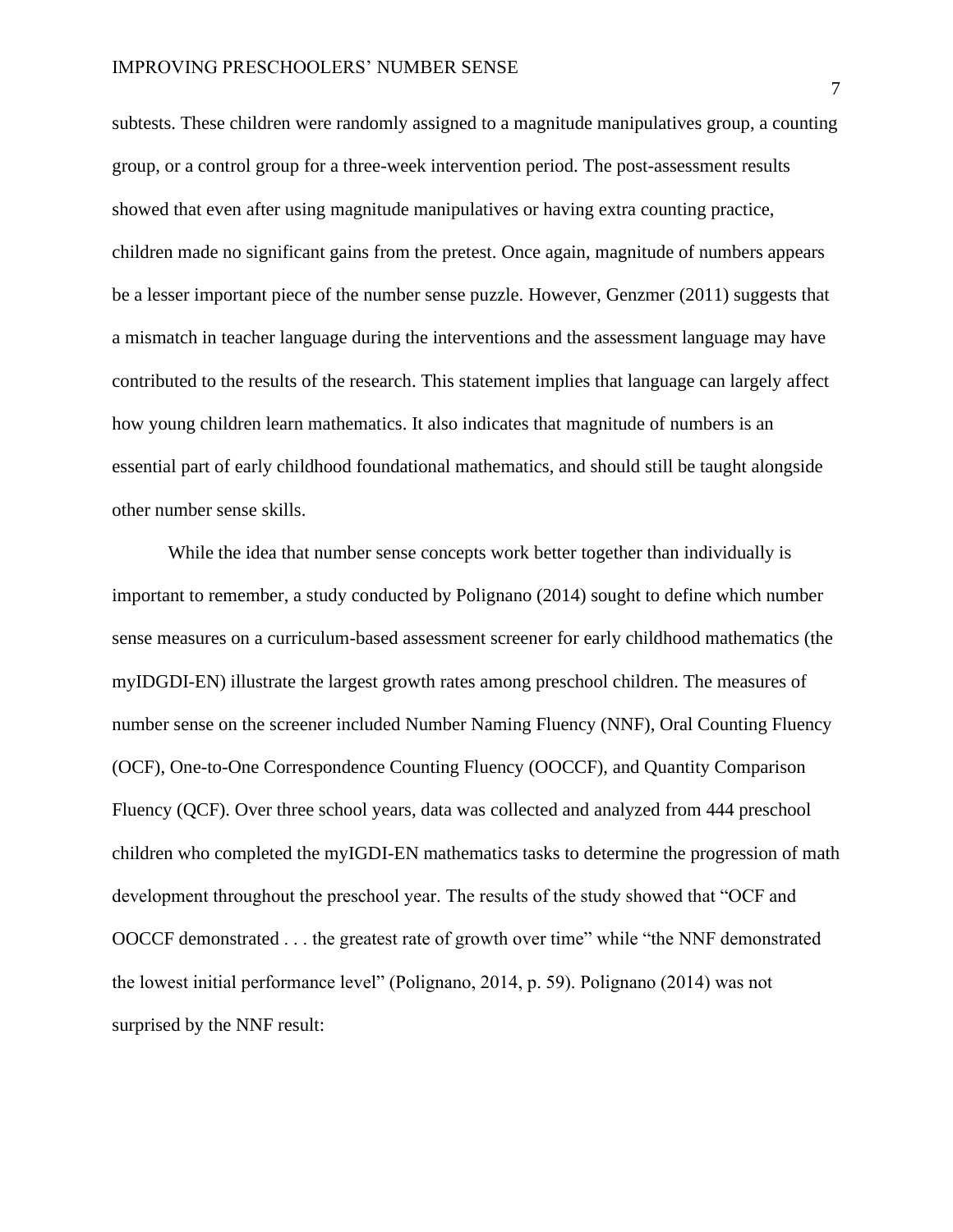The lower growth rate on NNF is not surprising given that it takes children repeated exposures before numerals can be accurately and consistently identified. Naming numerals requires the construction of a mental image of each number and the ability to distinguish between numerals with similar features (e.g., 2/5 and 6/9). (p. 60)

The implications of this study suggest that with increased practice, children may show improved growth rates in all areas of number sense. In order for substantial growth be achieved, it is important to consistently expose children to these early mathematical skills throughout the preschool year.

Similar to Polignano's study, Moomaw et al. (2010) discuss how curriculum-based assessments can align with classroom curriculum; the assessments can give teachers insight into their students' mathematical and number sense development. What they learned is that using play-based or game-based assessments "provides a more natural context for young children than typical test situations" (Moomaw et al., p. 336, 2010). Like the myIGDI-EN assessment that Polignano (2014) used, the Arlitt Preschool Curriculum-Based Measure for Math (APCBM-Math) uses an interactive approach to assess number sense for all types of children. Children must quantify, count, and compare objects; identify numerals; and use informal addition (Moomaw et al., 2010). This research suggests that these skills, like in various other research studies mentioned here, are foundational to the number sense that all preschoolers need to be successful throughout their school years. Educators have an important role in fostering these foundational number sense skills to help young children become successful mathematicians.

#### **Mathematics in the Preschool Classroom**

Preschool children everywhere are learning early mathematics concepts, but some early childhood teachers may wonder which of these math skills are the most important to focus on in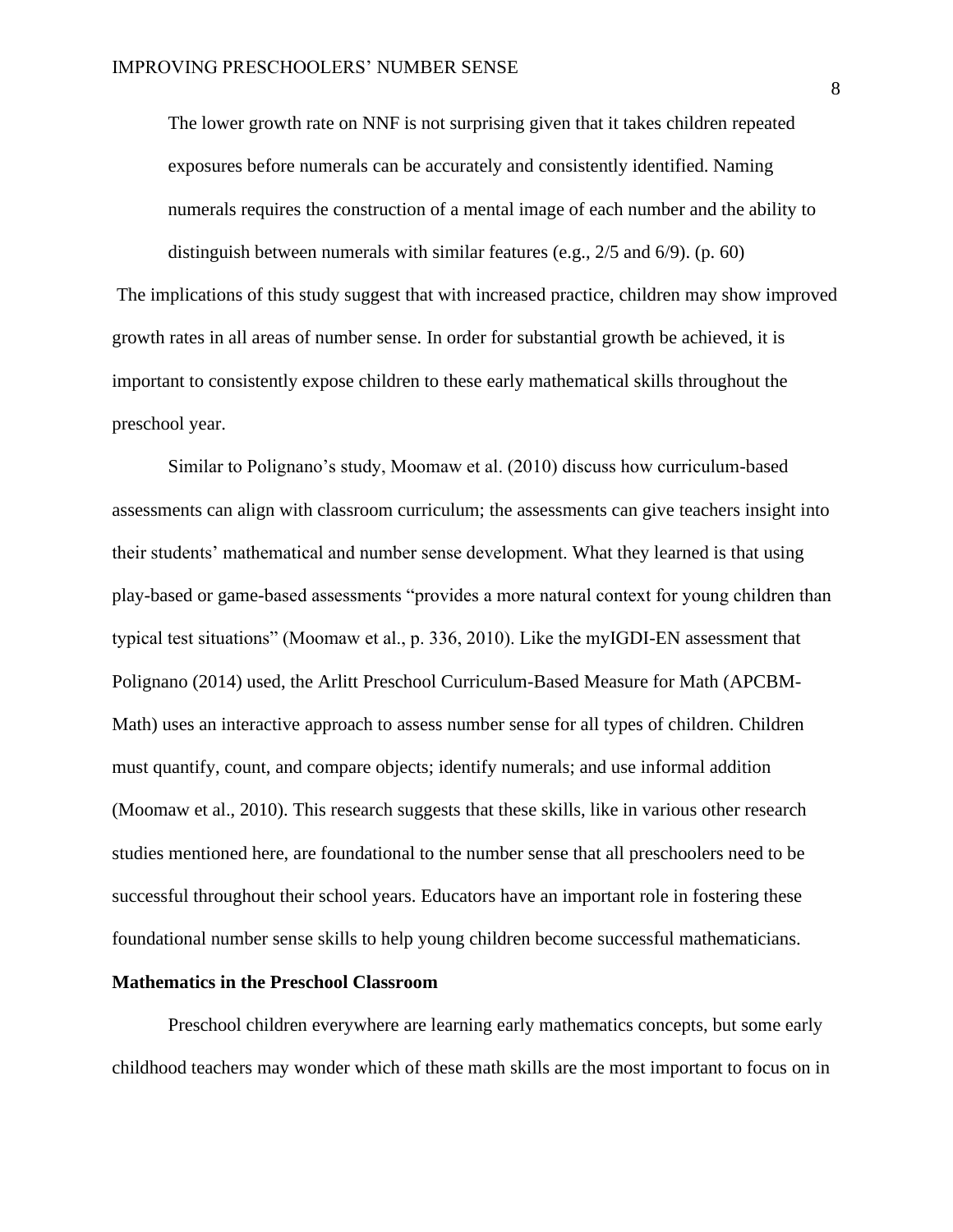their instruction. In a study by Jung et al. (2013), the researchers sought to determine the value and importance of teaching relationships between numbers, such as subitizing, more or less, and part-whole, rather than focusing only on counting, cardinality, and one-to-one correspondence. This study included 73 children and split them into a control group and an intervention group to determine if extra practice of number relationships skills would help children in the treatment group score higher on a standardized mathematics assessment. Children in the intervention group received 12 weeks of extra practice using Rekenreks, a mathematics software called *Building Blocks,* and ten-frames. The results of this study determined that children who received the intervention with number relationships activities significantly outscored the children who received regular mathematics instruction (Jung, et al., 2013). The study suggests that while basic number sense instruction is critical in early childhood, the inclusion of these number relationships in day-to-day math instruction in addition to counting and cardinality can increase a child's overall number sense skills.

It is the hope of all early childhood educators that their students successfully enter kindergarten with the skills and readiness they've instilled throughout the preschool year. Malcolm (2011) sought to determine the level of number sense skills these children are bringing into kindergarten by assessing incoming kindergarteners using the Early Mathematics Diagnostic Assessment (EMDA). He found that the most frequently occurring raw score of the assessment was 11, compared to the national average of 13 as referenced in the assessment manual. Malcolm (2011) determined that children are entering kindergarten with "insufficient grade level attributes when it comes to number sense" (p. 60). This research suggests that children in preschool are not continuing to gain the number sense skills needed to be successful to enter kindergarten, and that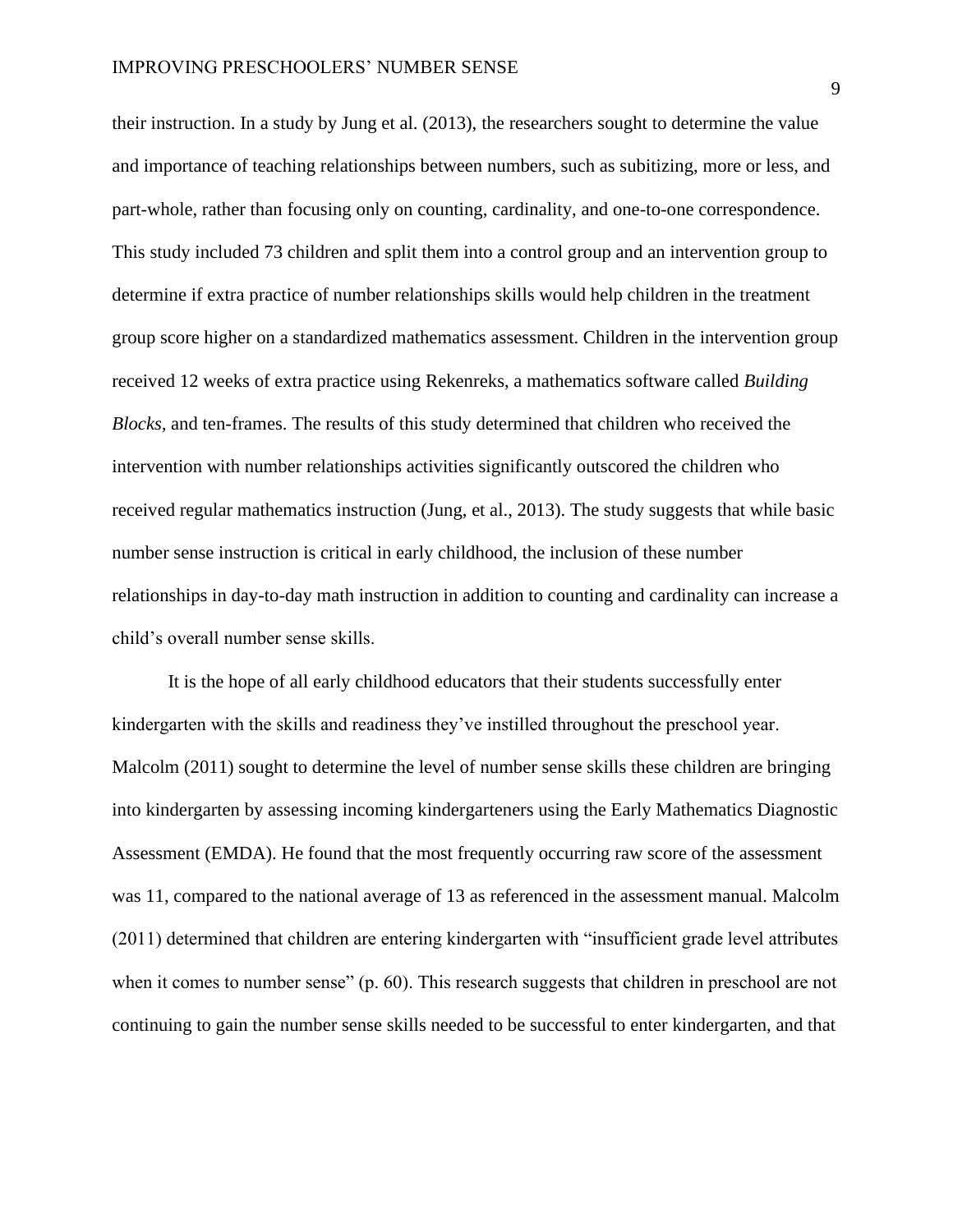mathematics interventions may be needed throughout the preschool year in order to bridge this gap.

Teacher knowledge of preschool mathematics development is crucial in order to understand how young children acquire mathematics concepts (Lema, 2019). Lee (2017) states that pedagogical content knowledge (PCK) in mathematics is an important part of an early childhood educator's repertoire in order to effectively provide high-quality math instruction to preschool children. The study investigated the PCK in mathematics of preschool teachers in Korea and found that number sense, measurement, and classification were the most recognized concepts by teachers; however, their ability to recognize these concepts in classroom situations was low. Lee's findings suggest that teacher education programs should focus on educating teachers on how to interpret math activities and the mathematical thinking of children during play (Lee, 2017).

While Lee's research focused on teachers' mathematical content knowledge, a study by Lohse (2018) sought to find what teachers believe about number sense instruction and how those beliefs influence instruction. In this research study, the researcher interviewed, observed, and analyzed materials from three early childhood teachers in different early childhood programs. Some themes teachers mentioned as important math influences in early childhood were parent and family influence on learning, age and its role in math readiness and development, the inconsistent definitions of number sense, and how math doesn't come naturally to all children. The teachers also shared in their interviews how they plan for instruction; compile materials and strategies for teaching mathematics; and address the math skills of counting, comparing, calculation, subitizing, and numeral knowledge in their classrooms (Lohse, 2018). This research implies that early childhood teachers share similar beliefs when it comes to teaching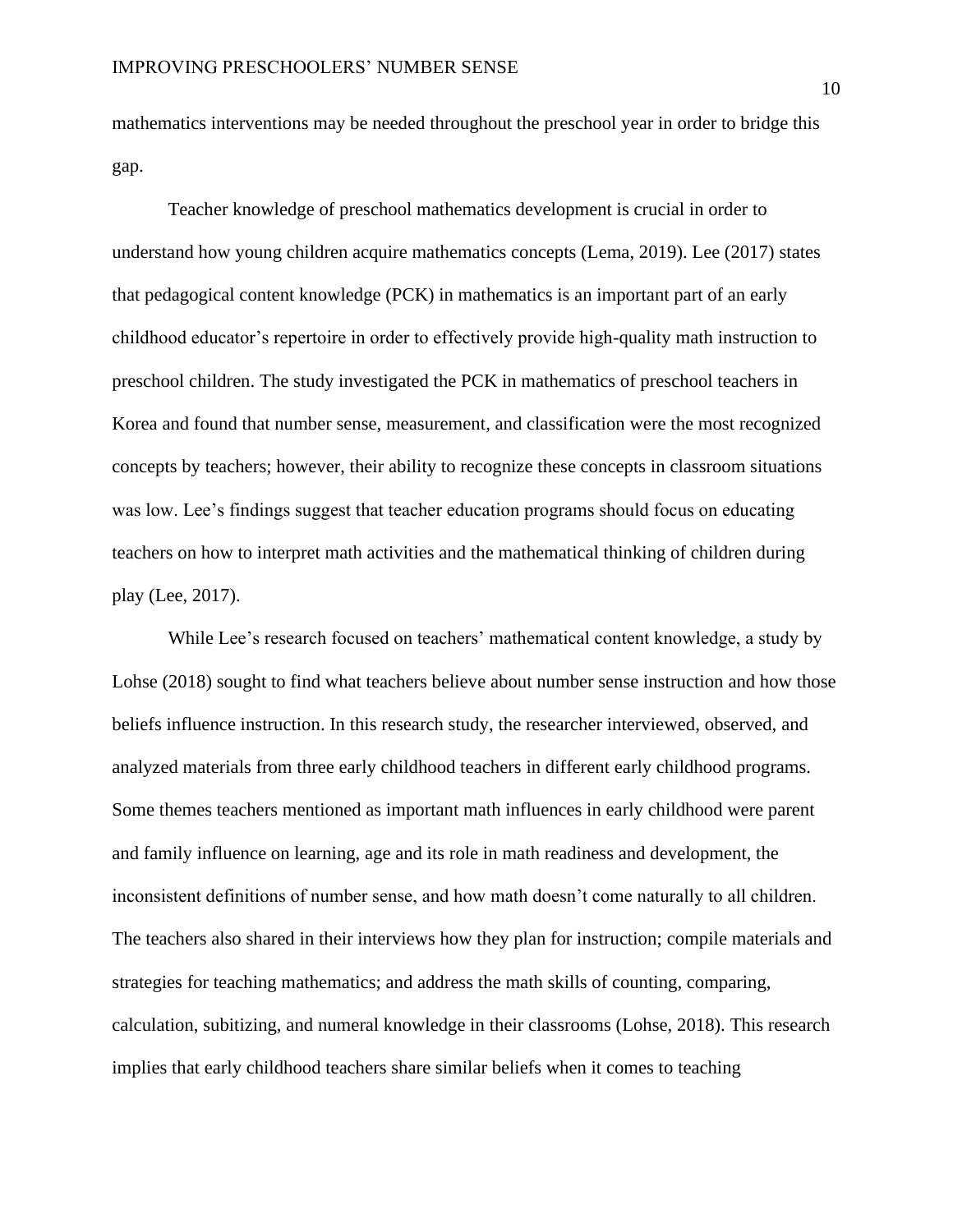mathematics even in different early childhood settings, and that children in these separate settings learn number sense in similar ways.

#### **Instructional Practices for Low-SES Children and the Impact on Mathematics Learning**

There are many factors that can affect how a child learns and acquires mathematics skills in school, including student demographics. In one study, Reid (2010) discusses how an early intervention mathematics program titled Number*Fun* impacted children in a Head Start program. According to the U.S. Department of Health and Human Services (2020), Head Start is a no-cost early learning program that supports children from low-income families and promotes school readiness in the way of health, child development, and family wellness. The findings from this study determined that the children in the Number*Fun* intervention classrooms did not show a significant improvement over the children who received regular math instruction. Reid (2010) mentions that the intervention classroom teachers believed Number*Fun* to be too broad of a program and short on more focused math skills, and that some activities were too long or too difficult for the students to complete.

Similarly, a study by Dyson (2011) sought to determine the effectiveness of a kindergarten number sense intervention for low-income students. This study assessed 121 urban children who fall into the low socioeconomic status category. The eight-week intervention consisted of various 30-minute activities that included the following: Magic Number, number recognition, numeral sequencing, subitizing, number comparisons, and number problem solving (Dyson, 2011). The results from the post-assessment showed that children who participated in the intervention group made larger gains in number sense knowledge than children in the control group, although both groups made significant gains after the study. The results of this study and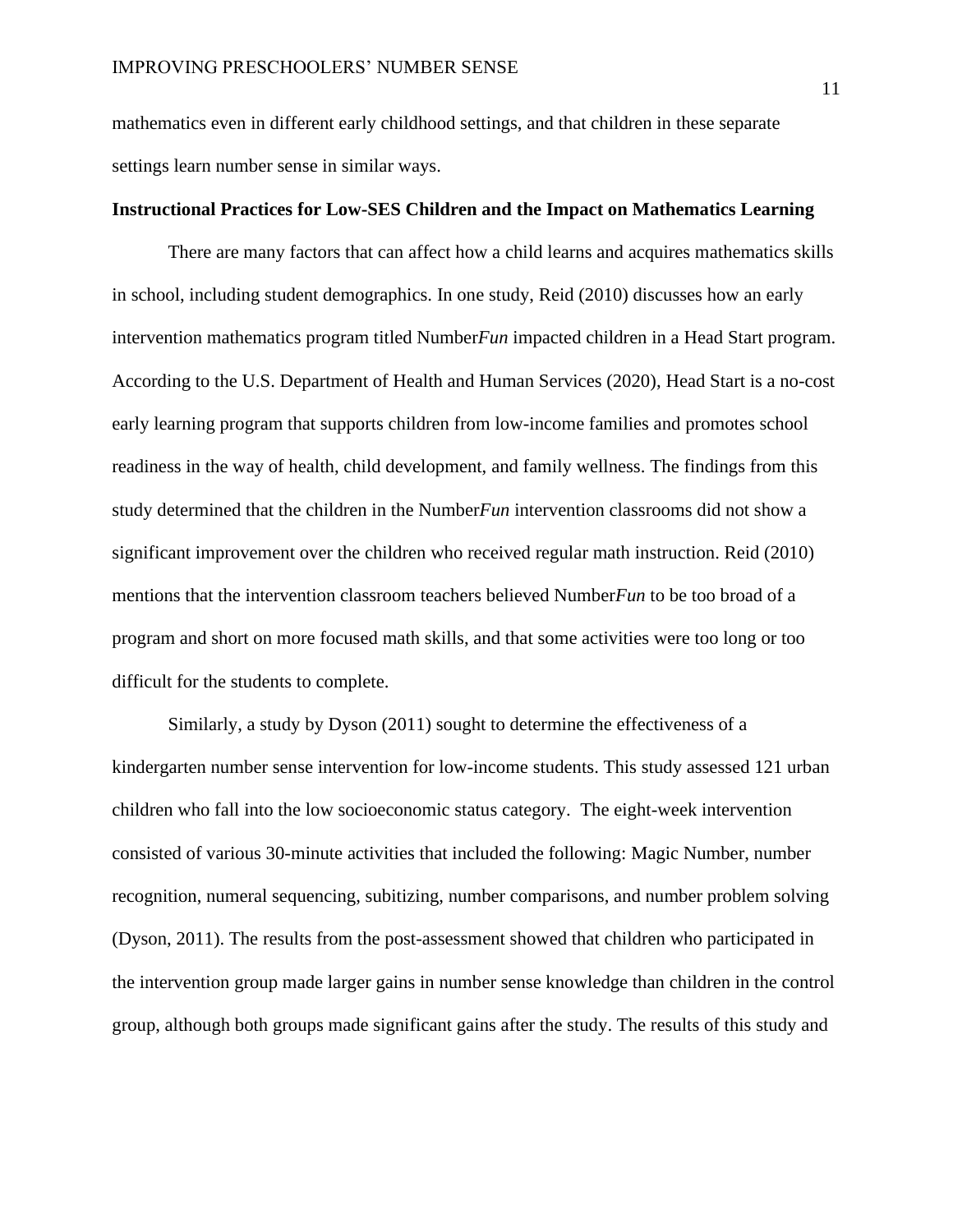the study by Reid (2010) implicate that all children, no matter their socioeconomic status, can make significant mathematical gains with extra practice.

Kindergarten students who have a low-socioeconomic status (SES) but attended preschool have a higher numeracy knowledge percentage than children who did not attend (Waltemire, 2018). The researcher analyzed STAR Early Numeracy assessment results from kindergarteners in both the winter and spring assessment periods. The spring assessment results sample determined that children from low SES backgrounds who attended preschool significantly improved over children from the same income status but did not attend preschool the year prior. Waltemire (2018) also found that the mean scores of the low SES students in the spring was comparable to the winter sample of the whole kindergarten population sample. The findings support the idea that children from low-income backgrounds and did not attend preschool typically have a large gap to close in order to make the same gains as their peers.

Similar to socioeconomic status, age is a student demographic that can play a large role in the development of a child's number sense. Researcher Yilmaz (2017) wanted to observe the levels of early numeracy development of three different children aged four, six, and seven. The researcher conducted semi-structured interviews over a period of two weeks, focusing on two main areas of number sense: Number Word Sequences and Numerals, and Counting. The findings determined that number sense follows a sequential developmental progression in young children (Yilmaz, 2017). For example, the four-year-old child could not fluently name numbers in forward or backward sequences, but the six-year-old could name forward and backward numeral sequences within a certain range. This study suggests that task-based interviews of young children can help teachers determine a child's level of number sense based on the developmental progression of number sequences and counting sequences.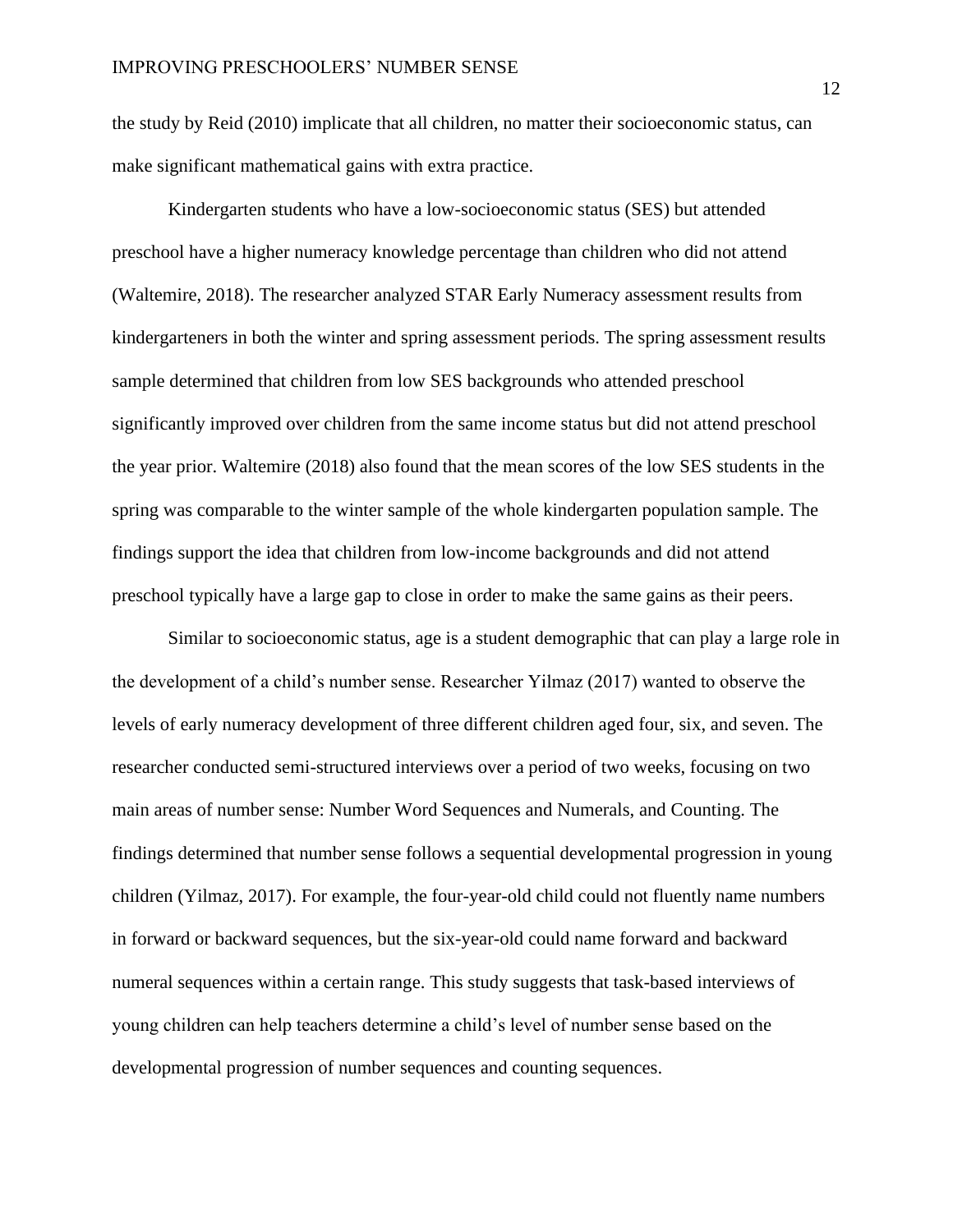#### **Using Math-Based Technology in Play-Based Environments**

Technology is becoming increasingly more prevalent in the lives of preschoolers, whether it be at home or at school. Schools are beginning to play with the idea of digital playbased learning experiences to improve student achievement in mathematics for early childhood classrooms (Disney et al., 2019). For example, Miller (2018) studied the impact of using iPad applications on kindergarteners' number sense learning within a play-based environment. For two weeks, children either played mathematics games on the iPads as an intervention or participated in play-based math activities in the regular classroom setting. The results of the postassessment concluded that neither the comparison group and the intervention group showed significant gains from the pre-assessment. However, Miller determined that although the results were not significant and only slight improvement was made from pre- to post-test, using iPad applications does not hinder learning early numeracy skills (2018, p. 8).

Schacter  $\&$  Jo (2017) also wanted to research whether children who participated in an intervention using a specific Montessori-based iPad app called Math Shelf would improve more than their peers who received only research-based mathematics instruction. Math Shelf consists of digital mathematics games in the areas of sorting, matching, subitizing, counting, and sequencing. Children played these games two days per week for ten minutes each session. Classroom teachers who participated in Schacter  $\&$  Jo's study received extensive training on skills to be taught and how to use the Math Shelf application (2017). Results from the 22-week study determined that children who took part in the Math Shelf intervention had nearly nine months more growth in mathematics than the children in the comparison group on the postassessment (Schacter & Jo, 2017). This study implies that, given ample time for interaction, children who play digital mathematics games at school can significantly improve their learning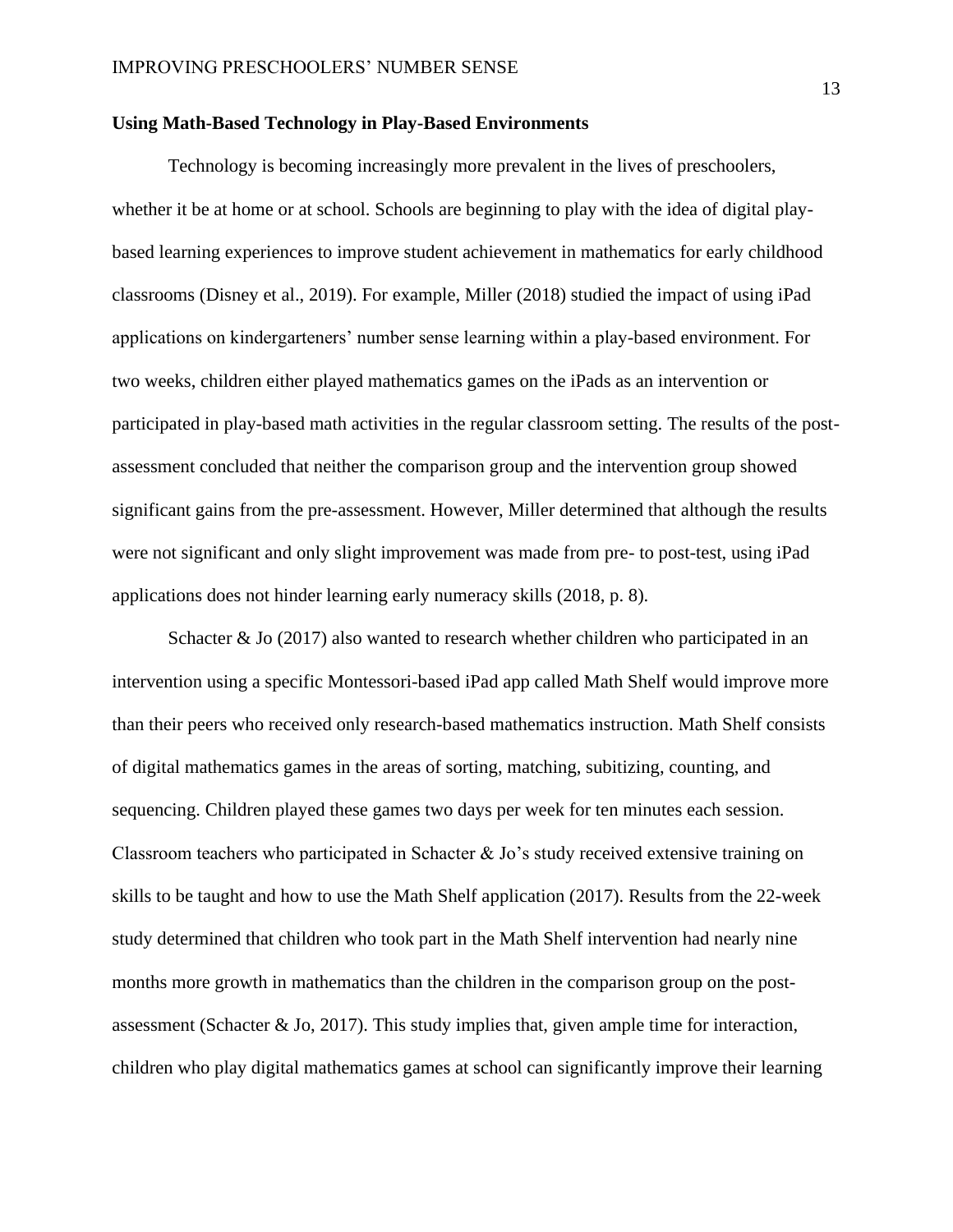and can even begin to bridge the gap educators are seeing in mathematics across the grade levels, as long as teachers are receiving adequate support and training for using these applications.

In other research about the effect of technology on mathematics instruction, Adkins (2018) completed a case study on the role that iPads can play in developing early mathematics concepts in young children. During the 14-week intervention period, children were recorded while interacting with various mathematics applications, including an app called ST Math*,* which was already used routinely in the students' classrooms (Adkins, 2018, p. 70). ST Math is an app that uses game-like puzzles and virtual manipulatives in the areas of counting and cardinality, operations and algebraic thinking, geometry, and measurement to help preschool children investigate number sense, use their critical thinking skills, and problem solve. Children also had access to the apps Montessori Numbers, Math Shelf, Elmo Loves 123, and ToDo Mathematics during the intervention (Adkins, 2018)*.* Based on the findings, the researchers determined that all children showed an increase in their number sense knowledge at the completion of the study. Children also enjoyed playing math games on the iPads because they see them as playing games for fun rather than a learning opportunity (Adkins, 2018). This study supports the idea that iPads, or any technology devices available in a classroom setting, are appropriate tools to help young children successfully gain number sense skills.

#### **Summary**

The research studies in this literature review provide evidence that technology can be a powerful mathematics intervention tool within the early childhood classroom. After reading the various successes previous researchers have found using a technology-based intervention to help young children succeed with number sense learning, a study was conducted in the local preschool classroom to compare findings.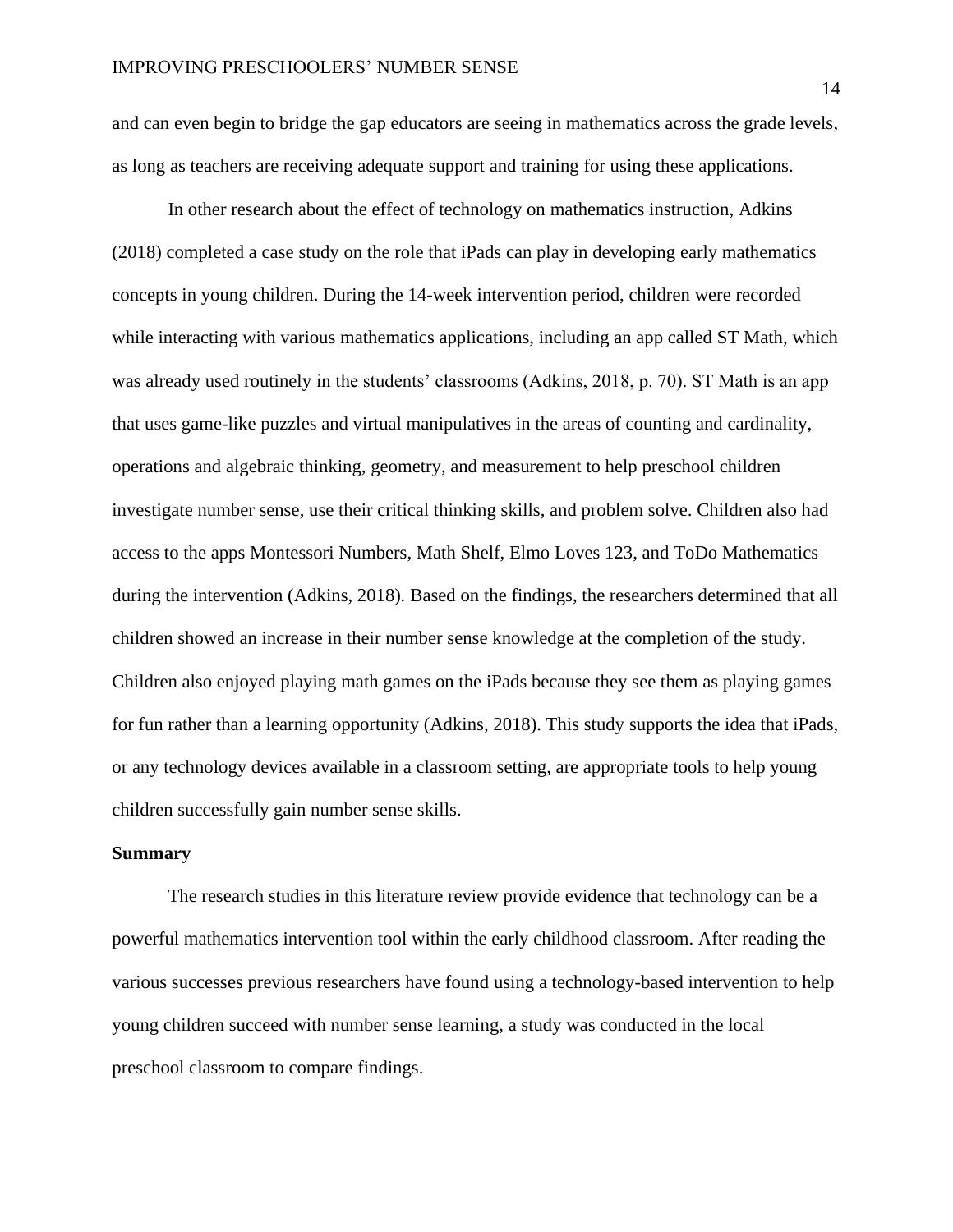#### **Methods**

#### **Research Question and Variables**

The research question this study will hope to answer is *do technology-based math games positively effect preschool children's number sense?* Some of the preschool children in this study have been showing deficiencies in early mathematics skills in the classroom compared to their peers. While many teaching strategies for math have been implemented within the classroom this year to try to bridge the gaps in their learning, the students are not making adequate growth in this subject area. Technology is one tool that has not yet been tried. The independent variable, the technology-based math games, was studied to determine its effect on the way children learn mathematics. The effect the math games might have on number sense growth (the dependent variable in this study) could make technology a more utilized tool in the preschool classroom, depending on the results of this study.

#### **Participants and Research Site**

The action research study took place in a state-funded, four-year-old preschool classroom within an elementary school. The school is located in a small town and part of an exponentially growing school district in central Iowa. Children in the district attend either morning or afternoon preschool classes that meet four days per week for three hours each day. There are 19 students in each preschool class, but for the purpose of this study only one class of students participated because of their greater need for mathematics intervention. The classroom has one full-time certified Early Childhood Special Education teacher. There is also one full-time preschool classroom paraeducator due to the required 10:1 student/teacher ratio.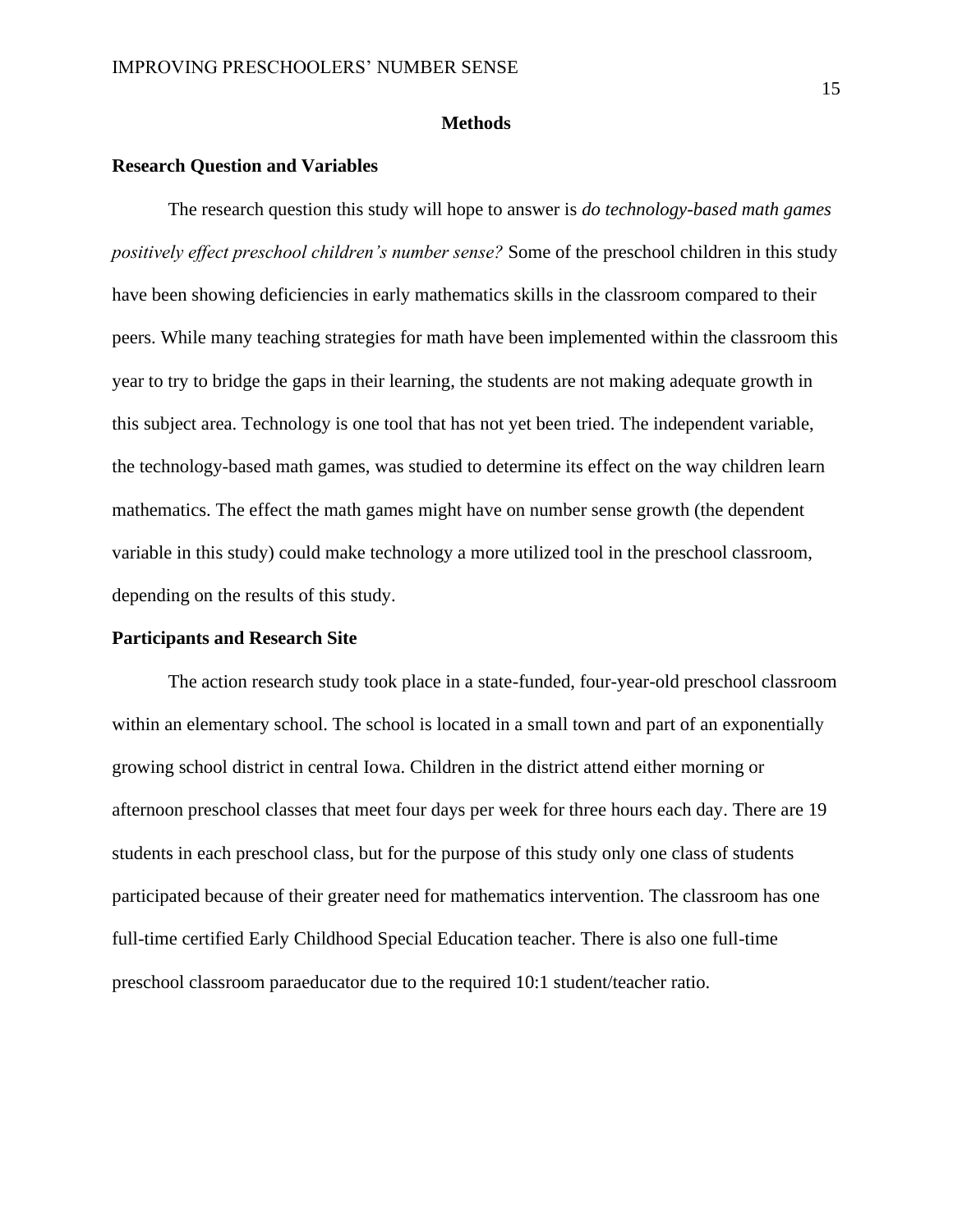Eighteen of the preschoolers are Caucasian and one is Asian. The children's ages range from four to five years old, and 98% of the children come from high-income families. One student currently receives speech services during the school day through an Individualized Education Plan, but no other students receive any special education services. Of the 19 students in the class, only 16 completed the study due to absences the day the post-assessments were administered.

#### **Intervention**

The number sense intervention used iPads and the application ABCya! Games (specifically, the number sense games in the mathematics section) for this action research project. Within the ABCya! Games application, there are only eight games within the Pre-K numbers and mathematics section, but only a few of those really focus on early number sense. According to Can (2020), the games in ABCya! support the learning trajectories of recognizing numbers, subitizing, and verbal and object counting for children ages four to six. Because of this previous research, the three games the children were guided to play during this intervention were Counting Fish, Connect the Dots, and Monster Mansion–Number Match*.* These games focus on counting, number matching and identification, and number sequencing (Can, 2020).

The nine preschool children who were part of the intervention group were each assigned an iPad and played number sense games for 10 minutes each session. These sessions occurred during the scheduled free play centers time so that the children would not miss any instructional time during the morning. Children who were in the control group received only regular mathematics instruction in the classroom and did not play the ABCya! math games during this time. There are only five student iPads in the classroom, so the intervention group was divided in half and took turns playing the games in a quiet part of the hallway outside of the classroom.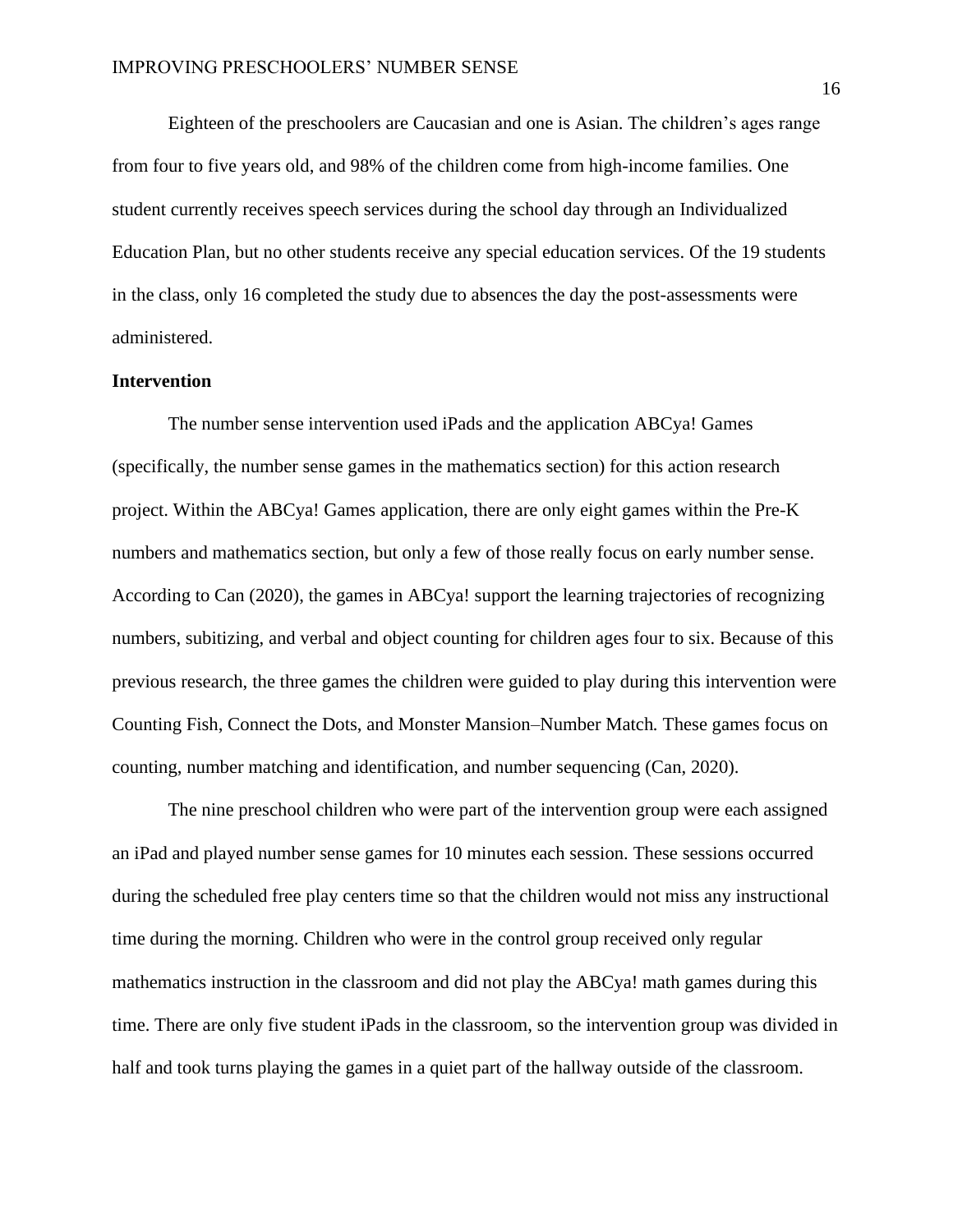The sessions were recorded using the Record It! application while the children played the games in order to see how the children interacted with them. However, not all of the sessions were recorded due to user error or the iPad screens timing out from the children getting distracted during gameplay.

#### **Data Collection**

The measurement instrument for this research study is a teacher-created number sense assessment (see Appendix A). The same assessment was used for both the pre- and postassessment. It targets four number sense skills: Number Identification (1-10), Oral Counting to 20, One-to-One Correspondence, and Quantification (matching numbers to counted objects). The assessment consists of research-based number sense math tasks. Students can score a total of 40 points on the assessment. There is no validity or reliability for this instrument as it was created by the researcher.

Students were randomly assigned a number and placed into either the control group or the intervention group. Regardless of their placement, all children were individually taken into the hallway to complete the assessment with the teacher-researcher. After the pre-assessment was completed by all children in the study, the children in the intervention group played number sense math games during the intervention period on the ABCya application, and the sessions were screen recorded using the application Record It! for observational purposes. The other group of students received only regular mathematics instruction in the classroom. It was quickly realized when checking the screen recordings to see how the children in the intervention group were interacting with the games that not all the gameplaying sessions recorded due to an error with the app or by the children accidentally exiting the recording software before it started. Once the intervention ended, all students were given the post-assessment, which was the same test as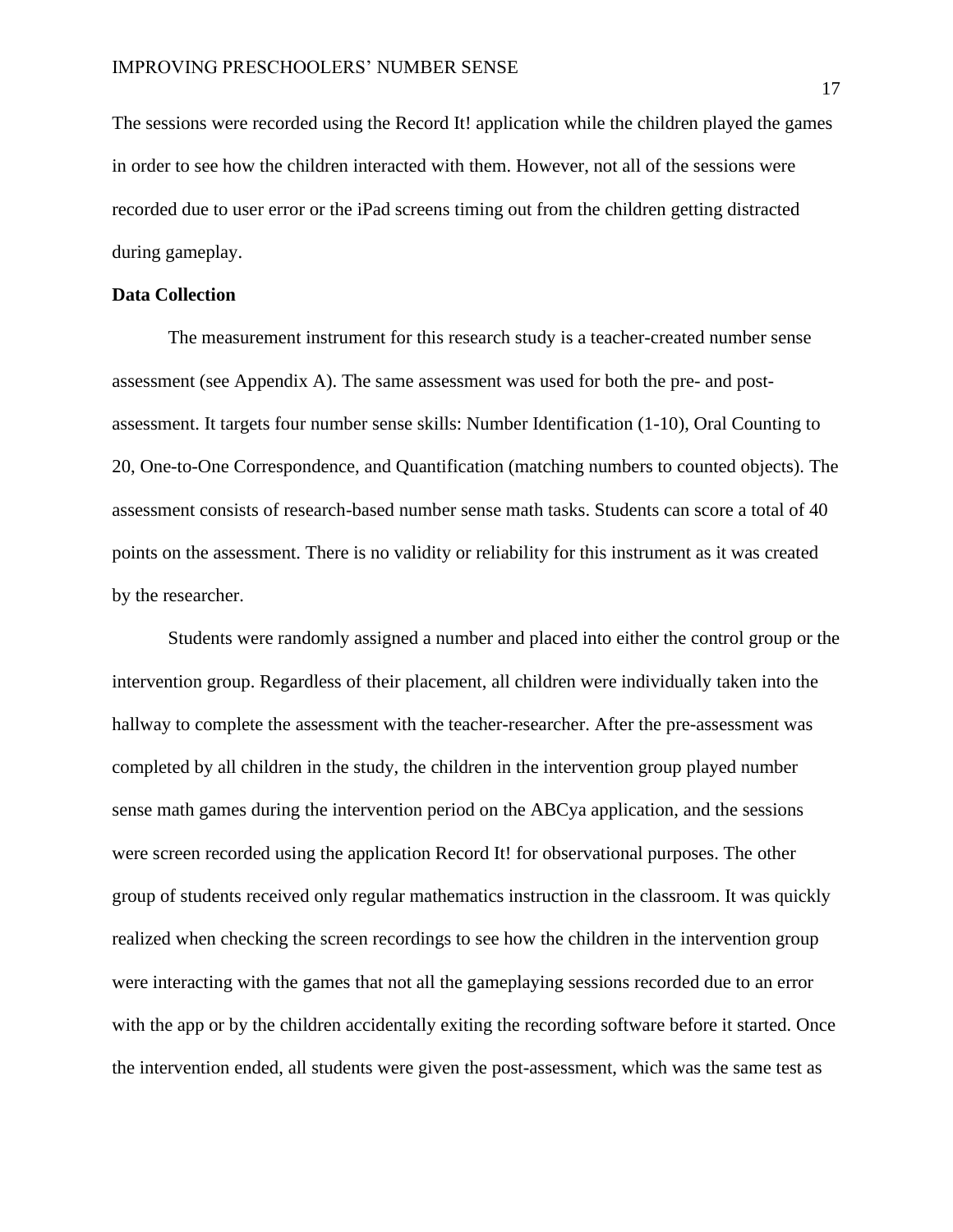the pre-assessment. Both the pre- and post-assessments each took between two to three days to complete with all students.

The proposed timeline for the intervention was three weeks of sessions, but due to time constraints with unexpected late start mornings, no preschool days during conferences, and the school's scheduled Spring Break, children were able to complete the intervention for only one week. These time constraints could impact the results of the assessment because the children did not have adequate time to practice number sense skills during the intervention period.

Whereas all 19 students took the pretest, three students were absent at the time of the post-test due to either illness or an early start to spring break, leaving only 16 completed assessments for analysis. The assessment data is available only on the individual student assessment sheets and will be stored in the classroom's lockable filing cabinet for the remainder of the school year.

The Four-Way Factorial Design statistical analysis model was used to analyze the data. Two independent two-sample t-tests and two dependent paired sample t-tests were performed on the independent and dependent variables. This model compares the assessment results to see if the group that received the intervention improved more in the area of number sense than the control group.

This study has been determined exempt from Internal Review Board approval as no adverse impact to the children's learning occurred. In order to protect the students' anonymity, all children's assessment data is labeled with student numbers for data analysis purposes. The data was collected only by the teacher-researcher and kept confidential.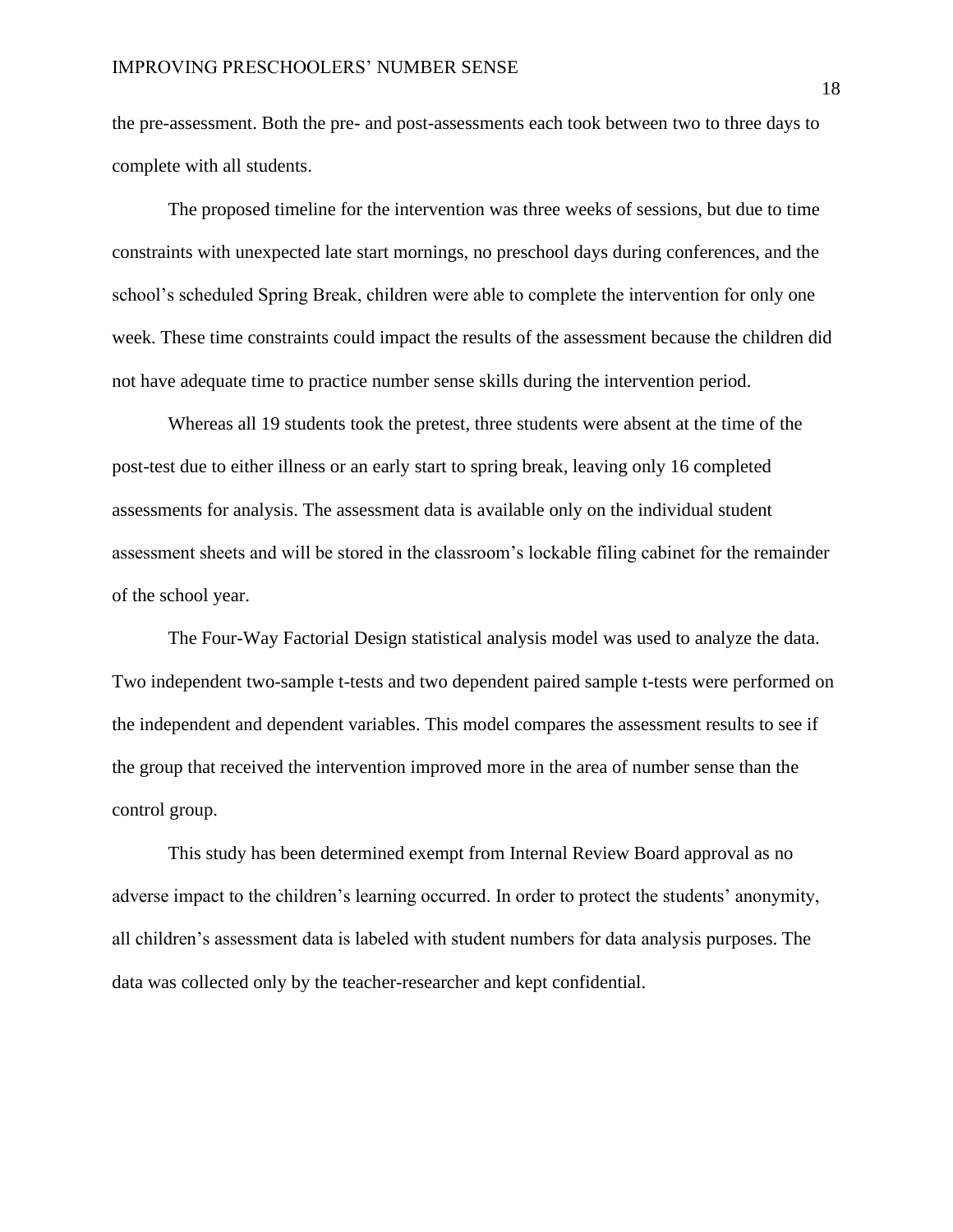#### **Findings**

#### **Data Analysis**

Out of the 19 total students who took the initial pre-assessment for the study, only 16 children completed the post-assessment due to student absences on the days of the assessment. The results of this study include only the 16 completed assessments. The assessment that was used for both the pre- and post-test included four questions about number sense in which children could score a total of 40 points. To determine whether the students in both the control group and intervention group showed a significant difference in their knowledge of number sense on the pre-test, an independent samples t-test was conducted on the data. The mean scores for the control group ( $M = 36.2$ ,  $SD = 4.86$ ) and the intervention group ( $M = 38.7$ ,  $SD = 7.44$ ) on the pre-assessment showed a significant difference in the scores:  $t(14) = 2.56$ ,  $p = .022$ . The two groups of students were not at the same level of mathematical knowledge at the beginning of the intervention.

Following the post-assessment, a dependent samples t-test was performed to determine whether the control group improved in their mean scores. According to the analysis, the pre-test scores ( $M = 36.2$ ,  $SD = 4.86$ ) and the post-test scores ( $M = 34.6$ ,  $SD = 7.54$ ) determined that the preschool children in the control group did not show significant growth  $t(8) = 1$ , p = .34.

Once the intervention group completed their intervention and post-test, a dependent samples t-test was conducted to determine if the students in the treatment group had a significant difference in their mean scores from pre-assessment to post-assessment. Students in this intervention group did not show significant growth between the pre-test  $(M = 28.7, SD = 7.44)$ and the post-test ( $M = 29.7$ ,  $SD = 6.23$ ),  $t(6) = -.654$ ,  $p = .53$ . When looking at the raw data of these students from both assessments, some children actually had decreased their scores. This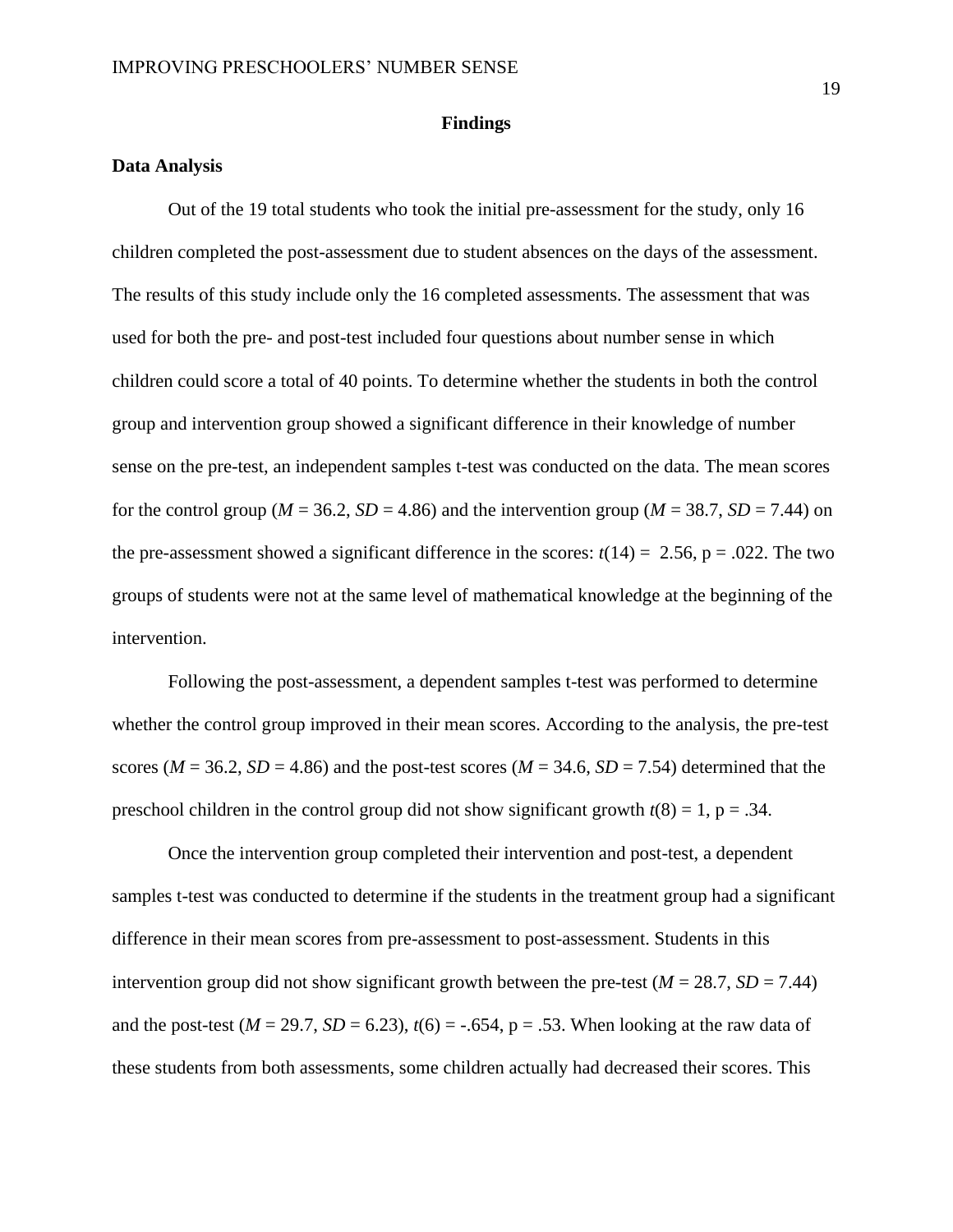information was initially surprising to the researcher as the children had just completed the intervention, yet when thinking about the circumstances of the time constraints, how the children responded to the iPad games, and their shorter attention spans during final assessment, it made sense that some of their scores dropped by a point or two.

Finally, an independent samples t-test was conducted to determine whether the number sense intervention the children in the treatment group received resulted in a difference in mean scores versus the children who did not receive any extra intervention. This t-test did not show any significant difference in the control group's post-test mean scores (*M* = 34.6, *SD* = 7.54) and the treatment group's mean scores ( $M = 29.7$ ,  $SD = 6.23$ ),  $t(14) = 1.4$ ,  $p = .18$ . The student outcomes of the preschoolers in the intervention group were not significantly different than those children who did not receive any extra number sense practice, determining that the selected intervention did not increase student gains as much as the researcher had predicted.

#### **Discussion**

The purpose of this research study was to determine whether playing the iPad application ABCya! Games could improve a preschooler's number sense understanding. The t-test results from the data analysis concluded that there was not a significant increase in learning from pretest to post-test for the children in the intervention group, and that these students did not show a significant gain in their learning over the control group who did not receive extra number sense instruction. Previous research such as the study by Schacter & Jo (2016) states that children playing an iPad-based mathematics curriculum had statistically significant growth compared to a control group after an intervention period of 22 weeks. This study suggests that technology can in fact be a useful and beneficial intervention tool and can greatly improve a child's understanding of number sense in preschool and beyond. However, the time constraints of this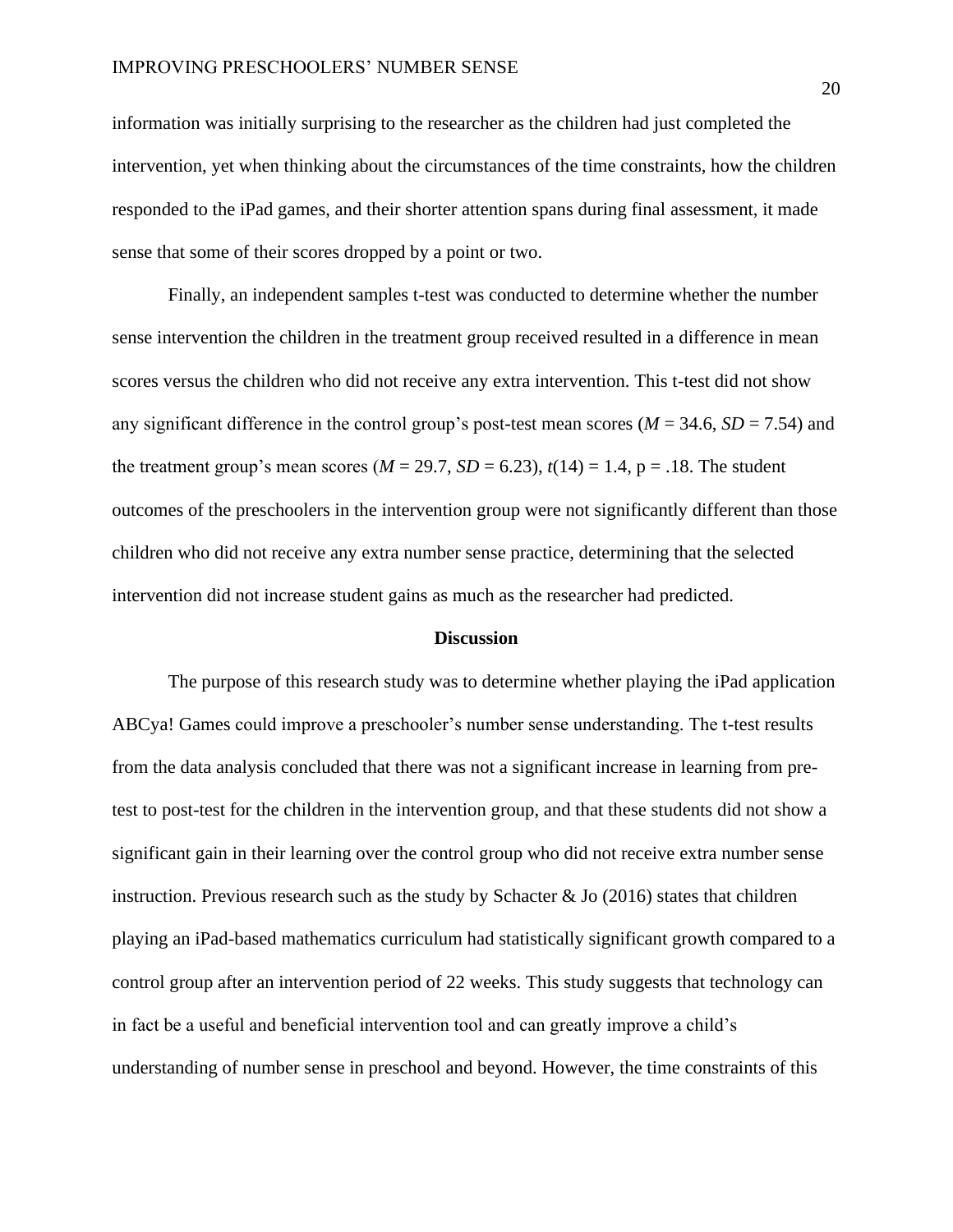action research project compared to time allotted in the previous research may have been a factor in the divergent results; a longer intervention time in this case study may have led to a different outcome. Other factors, such as the sample size of this study, may have been at play in regards to the outcome.

This research study can have a positive impact on teaching and learning, regardless of the insignificant growth from the assessment results. According to Papadakis et al. (2018), children who are engaged with stimuli-rich digital environments that imitate real life mathematics situations are positively affected in mathematics skills (p. 1863). Most schools and classrooms have technology readily available from the beginning of the school year. If teachers are noticing discrepancies in student learning in mathematics or even literacy skills early on, technology can be a great supplemental tool to help support these students from the beginning. The various math-based technology and applications that are accessible within schools would give young children extra opportunities to practice number sense skills and would hopefully close the gap in early childhood mathematics.

### **Limitations of the Study**

This study had some limitations that may have affected the outcome of the research. First, the researcher had originally planned for the intervention period to last three weeks, but there were issues with time constraints. The morning preschool class lost a few school days because of unexpected late start mornings for winter weather. In addition, two intervention days were also lost due to having no preschool classes on parent-teacher conference days. Yet another limitation was that Spring Break also fell when the intervention was planned to be completed, so completing post-assessments became the priority during this time. Because of the problems with time, the intervention was completed over a period of only one week. This short period may have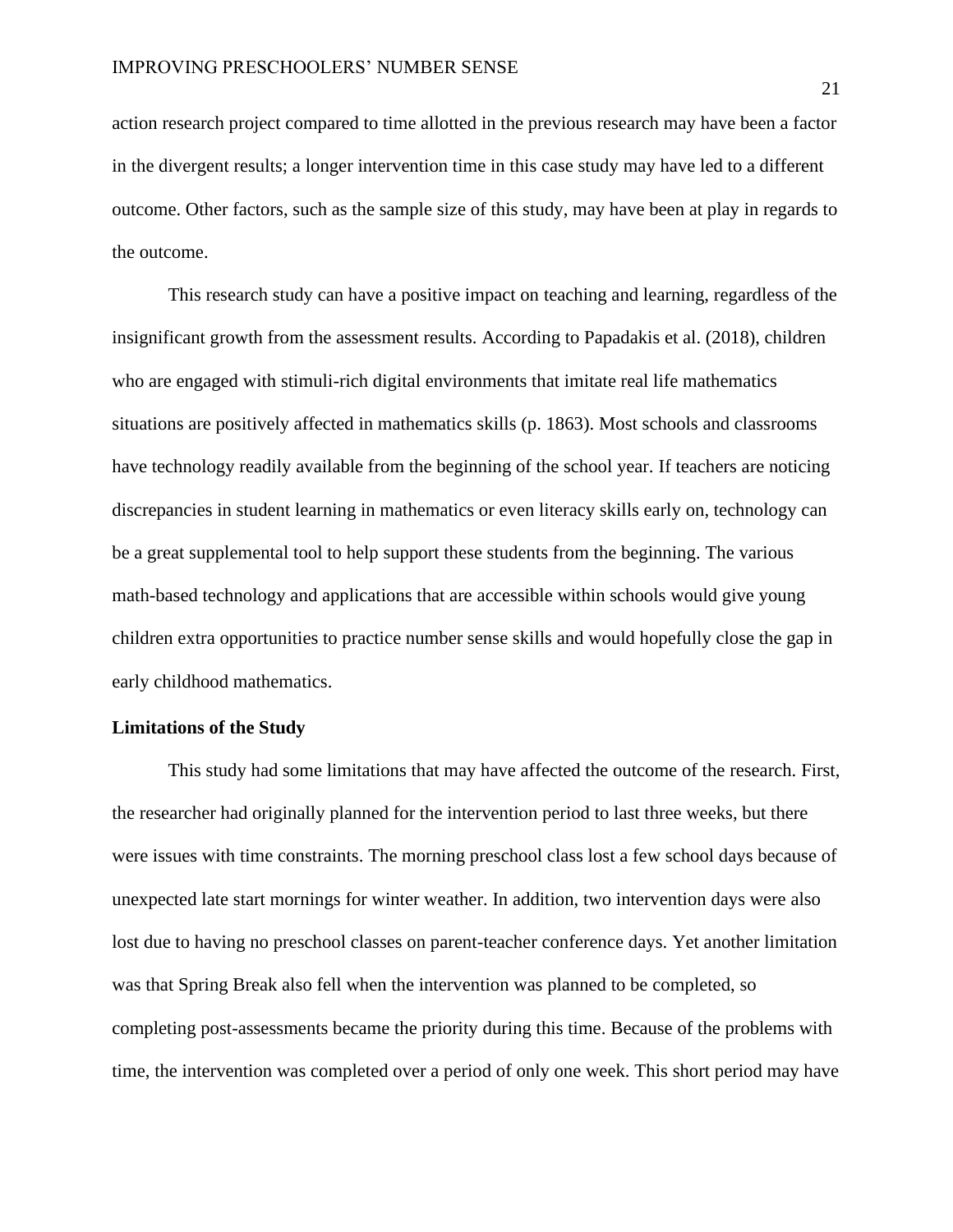been a significant factor in the results as children may have needed more time to interact with the ABCya! Games application for significant growth to occur.

Another limitation may have been the sample size of this study. While the researcher chose one preschool class of 19 students to participate due to their discrepancies in early childhood mathematics, other preschool classes within the same elementary school building could have participated for a greater sample size of children, bringing the total to 72 students. This larger sample size would have provided a larger number of assessment results and better reliability. The sample size also became a limitation when only 16 children were able to complete the study due to student illnesses and families leaving on Spring Break vacations a day or two early.

#### **Future Research**

Additional research is needed on the most beneficial length of time an early childhood mathematics intervention should last. While the present study had time constraints during the intervention period and did not show significant growth from pre-test to post-test, other research discussed in this study had used various lengths of time during the interventions with positive student learning outcomes. There is limited knowledge of how long an effective number sense intervention should occur in order to see the highest rate of growth in young children's mathematical learning.

There is also a need for more research to determine which computer-based curriculums, games, or applications will give children the best opportunities to increase their number sense skills in the early years. Early childhood teachers and school districts could then have access to the finest mathematics-based technology for student interventions in number sense. This research study and others mentioned previously have utilized the ABCya! Games application, along with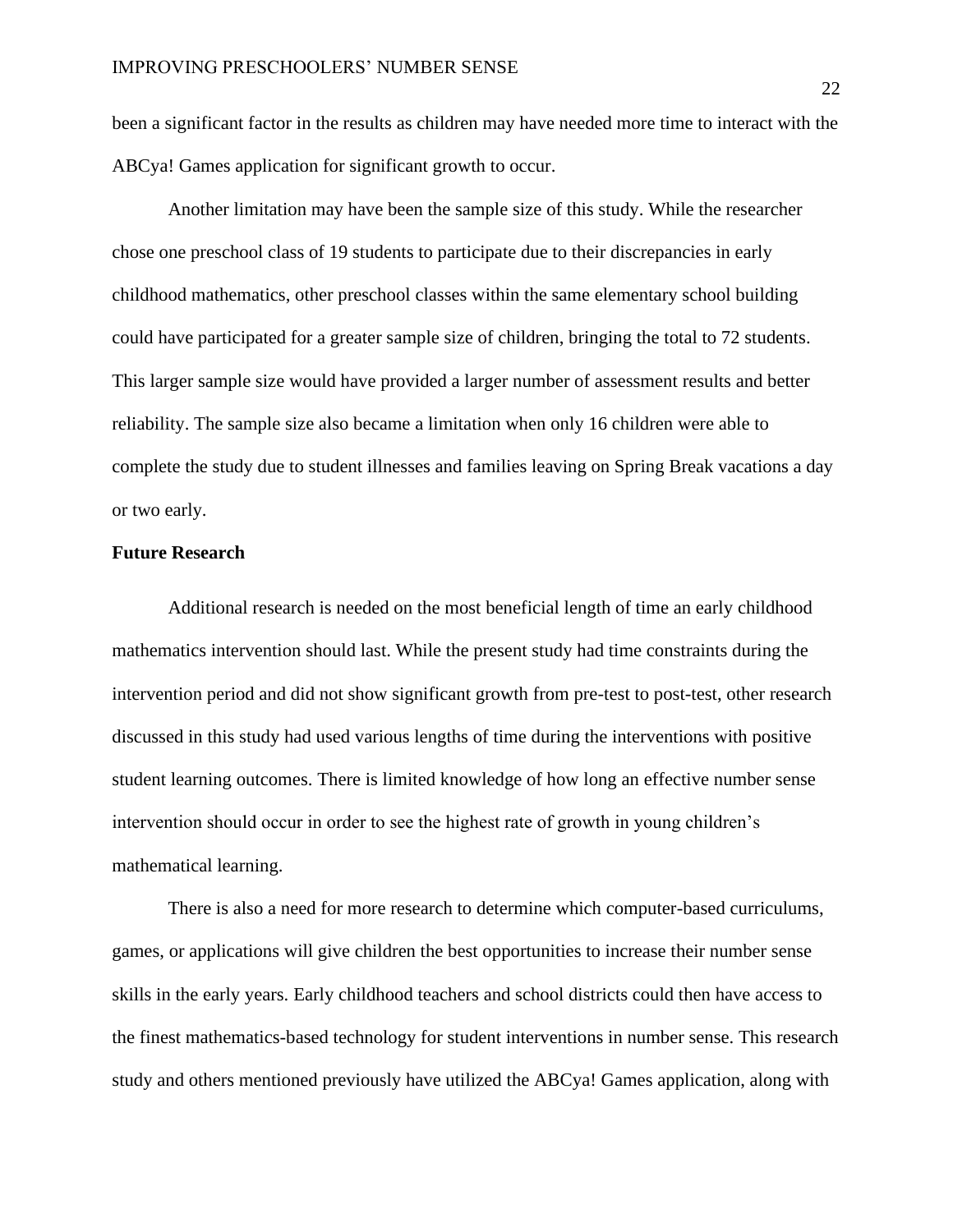Math Shelf, ST Math curriculum, MathemAntics, and even researcher-created applications, but there is limited knowledge about which of these applications would give young children the biggest increase in their early mathematics skills.

### **Conclusion**

Number sense knowledge is an important skill set for preschoolers to master, but so many young children struggle with early math concepts. Previous research suggests that giving children extra practice with math-based technology and applications can significantly improve their number sense skills. The results of this action research study on using the ABCya Games! app to improve number sense in preschoolers did not show significant growth like the results of other similar studies. However, given an adequate amount of time to participate in this intervention using this or other similar digital math games, preschool children could considerably increase their number sense knowledge in order to better prepare them for entering kindergarten and beyond.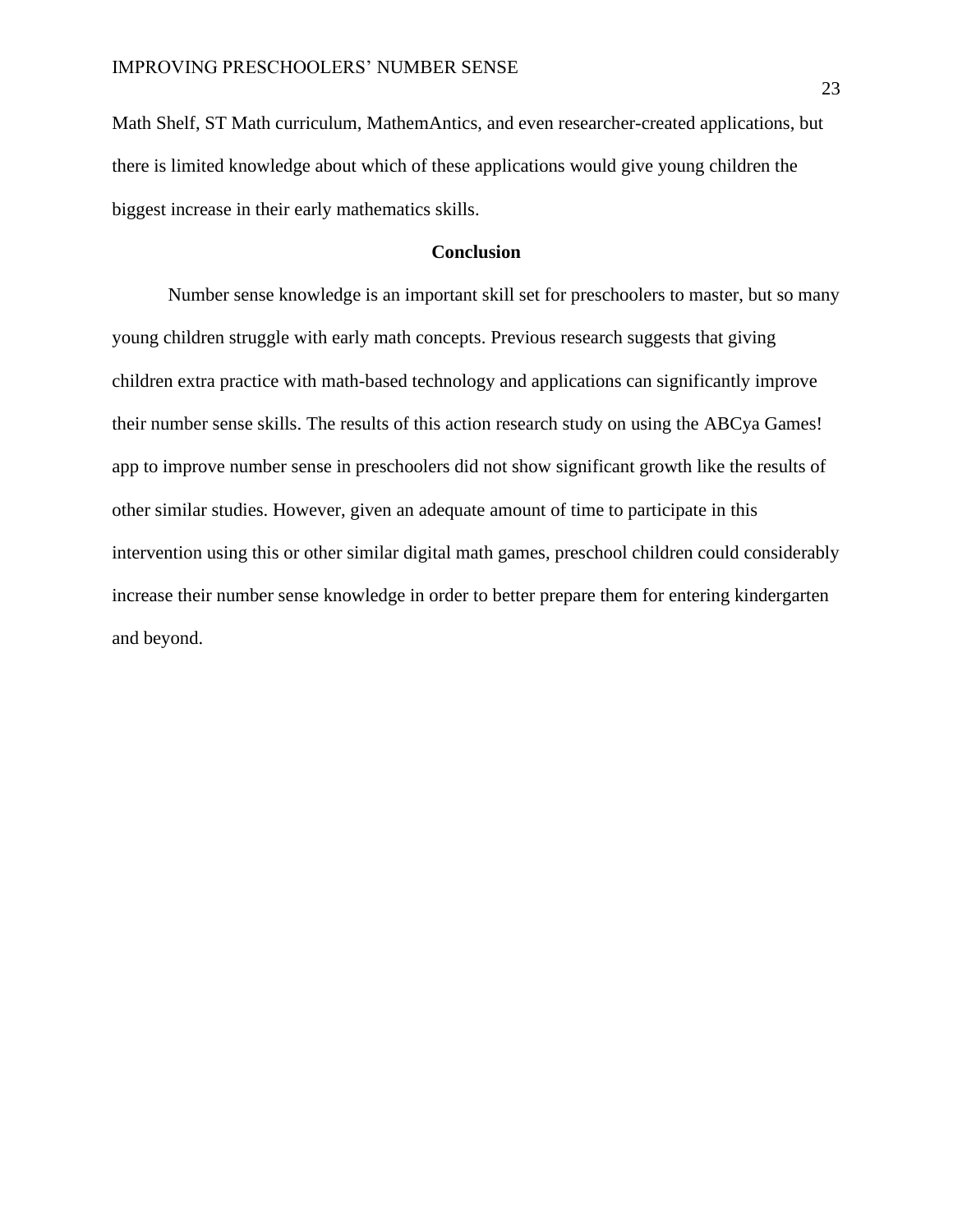#### **References**

- Adkins, A. B. (2018). *A case study: Number apps in preschool.* (Publication No. 10980714) [Doctoral dissertation, University of Nevada, Las Vegas]. ProQuest Dissertations Publishing. [https://www.proquest.com/dissertations-theses/case-study-number-apps](https://www.proquest.com/dissertations-theses/case-study-number-apps-preschool/docview/2210161542/se-2?accountid=28306)[preschool/docview/2210161542/se-2?accountid=28306](https://www.proquest.com/dissertations-theses/case-study-number-apps-preschool/docview/2210161542/se-2?accountid=28306)
- Can, D. (2020). Supporting learning trajectories for the development of number concept: Digital Games. *Journal of Theoretical Educational Science, 13*(4), 663-684. <http://dx.doi.org/10.30831/akukeg.692165>
- Disney, L., Barnes, A., Ey, L., & Geng, G. (2019). Digital play in young children's numeracy learning. *Australasian Journal of Early Childhood*, 44(2), 166–181. <https://doi.org/10.1177/1836939119832084>
- Dyson, N. I. (2011). *A number sense intervention for urban kindergarteners at risk for mathematics difficulties.* (Publication No. 3465744) [Doctoral dissertation, University of Delaware]. ProQuest Dissertations Publishing. [https://www.proquest.com/dissertations](https://www.proquest.com/dissertations-theses/number-sense-intervention-urban-kindergartners-at/docview/884210499/se-2)[theses/number-sense-intervention-urban-kindergartners-at/docview/884210499/se-2](https://www.proquest.com/dissertations-theses/number-sense-intervention-urban-kindergartners-at/docview/884210499/se-2)
- Genzmer, K. C. (2011). *Preschoolers' ability to compare numbers.* (Publication No. 3465666) [Doctoral dissertation, Fordham University]. ProQuest Dissertations and Theses. [https://www.proquest.com/dissertations-theses/preschoolers-ability-compare](https://www.proquest.com/dissertations-theses/preschoolers-ability-compare-numbers/docview/884226096/se-2?accountid=28306)[numbers/docview/884226096/se-2?accountid=28306](https://www.proquest.com/dissertations-theses/preschoolers-ability-compare-numbers/docview/884226096/se-2?accountid=28306)
- Jung, M., Hartman, P., Smith, T., & Wallace, S. (2013). The effectiveness of teaching number relationships in preschool. *International Journal of Instruction, 6*(1), 165-178. <https://files.eric.ed.gov/fulltext/ED539908.pdf>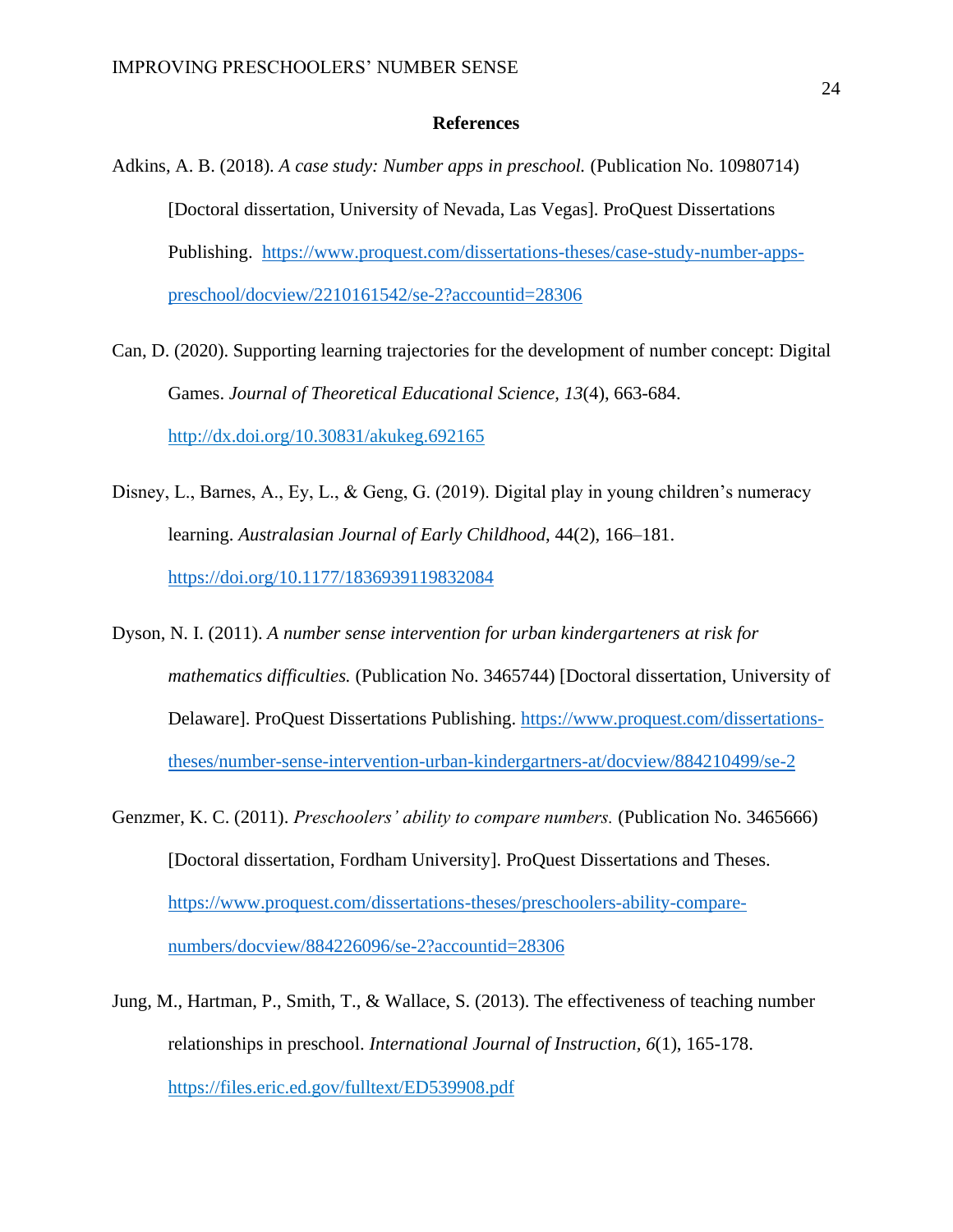- Kermani, H. (2017). Computer mathematics games and conditions for enhancing young children's learning of number sense. *Malaysian Journal of Learning and Instruction, 14*(2), 23-57.<http://dx.doi.org/10.32890/mjli2017.14.2.2>
- Lee, J. E. (2017). Preschool teachers' pedagogical content knowledge in mathematics. *International Journal of Early Childhood, 49*(2), 229-243. <http://dx.doi.org/10.1007/s13158-017-0189-1>
- Lema, J. E. (2019). *Prekindergarten teachers' beliefs and attitudes toward children's mathematics and learning trajectories.* (Publication No. 27953929) [Doctoral dissertation, Texas Woman's University]. ProQuest Dissertations Publishing. [https://www.proquest.com/dissertations-theses/prekindergarten-teachers-beliefs-attitudes](https://www.proquest.com/dissertations-theses/prekindergarten-teachers-beliefs-attitudes-toward/docview/2391980156/se-2?accountid=28306)[toward/docview/2391980156/se-2?accountid=28306](https://www.proquest.com/dissertations-theses/prekindergarten-teachers-beliefs-attitudes-toward/docview/2391980156/se-2?accountid=28306)
- Lohse, K. (2018). *Early childhood teachers' beliefs about number sense: A qualitative case study.* (Publication No. 10840946) [Doctoral dissertation, Aurora University]. ProQuest Dissertations and Theses. [https://www.proquest.com/dissertations-theses/early](https://www.proquest.com/dissertations-theses/early-childhood-teachers-beliefs-about-number/docview/2089451301/se-2?accountid=28306)[childhood-teachers-beliefs-about-number/docview/2089451301/se-2?accountid=28306](https://www.proquest.com/dissertations-theses/early-childhood-teachers-beliefs-about-number/docview/2089451301/se-2?accountid=28306)
- Malcolm, C.G. (2011). *Determining the level of number sense development of children preparing to enter kindergarten* (Publication No. 3481320) [Doctoral dissertation, Walden University]. ProQuest Dissertations and Theses. [https://www.proquest.com/dissertations](https://www.proquest.com/dissertations-theses/determining-level-number-sense-development/docview/906487735/se-2?accountid=28306)[theses/determining-level-number-sense-development/docview/906487735/se-](https://www.proquest.com/dissertations-theses/determining-level-number-sense-development/docview/906487735/se-2?accountid=28306)[2?accountid=28306](https://www.proquest.com/dissertations-theses/determining-level-number-sense-development/docview/906487735/se-2?accountid=28306)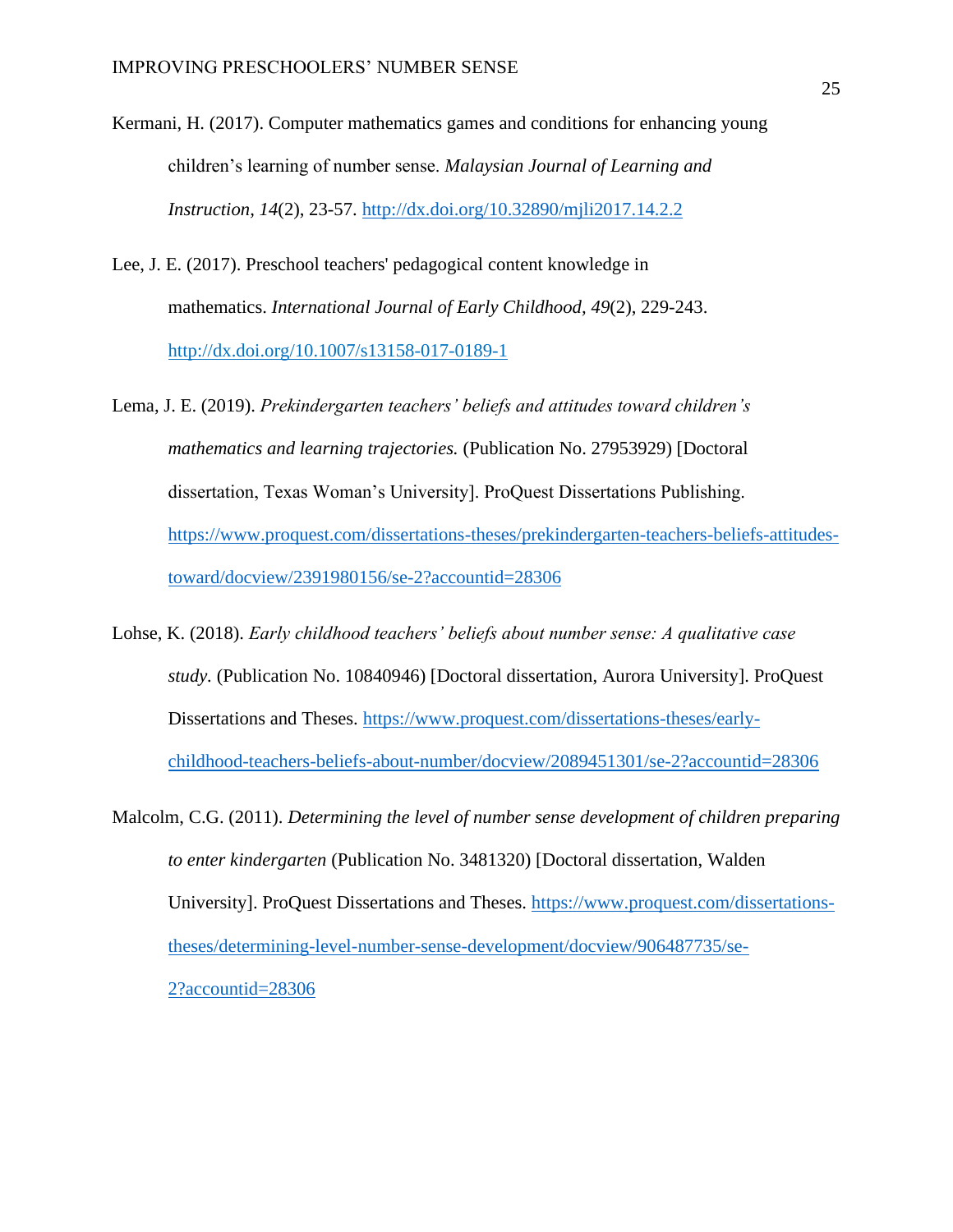- Miller, T. (2018). Developing numeracy skills using interactive technology in a play-based learning environment. *International Journal of STEM Education, 5*(1), 1-11. <http://dx.doi.org/10.1186/s40594-018-0135-2>
- Moomaw, S., Carr, V., Boat, M., & Barnett, D. (2010). Preschoolers' number sense. *Teaching Children Mathematics*, *16*(6), 332–340.<https://doi.org/10.5951/tcm.16.6.0332>
- Papadakis, S., Kalogiannakis, M., & Zaranis, N. (2018). The effectiveness of computer and tablet assisted intervention in early childhood students' understanding of numbers. An empirical study conducted in Greece. *Education and Information Technologies, 23*(5), 1849-1871.<http://dx.doi.org/10.1007/s10639-018-9693-7>
- Polignano, J.C. (2014). *Number sense development during the preschool years: Relations within and between key skill indicators.* (Publication No. 3638675) [Doctoral dissertation, Lehigh University]. ProQuest Dissertations and Theses.

[https://www.proquest.com/dissertations-theses/number-sense-development-during](https://www.proquest.com/dissertations-theses/number-sense-development-during-preschool-years/docview/1618250412/se-2?accountid=28306)[preschool-years/docview/1618250412/se-2?accountid=28306](https://www.proquest.com/dissertations-theses/number-sense-development-during-preschool-years/docview/1618250412/se-2?accountid=28306)

- Reid, E.E. (2010). *Promoting early numeracy skill growth in Head Start children.* (Publication No. 3436096) [Doctoral dissertation, Pennsylvania State University]. ProQuest Dissertations and Theses. [https://www.proquest.com/dissertations-theses/promoting](https://www.proquest.com/dissertations-theses/promoting-early-numeracy-skill-growth-head-start/docview/817925869/se-2?accountid=28306)[early-numeracy-skill-growth-head-start/docview/817925869/se-2?accountid=28306](https://www.proquest.com/dissertations-theses/promoting-early-numeracy-skill-growth-head-start/docview/817925869/se-2?accountid=28306)
- Schacter, J., & Jo, B. (2017). Improving preschoolers' mathematics achievement with tablets: A randomized controlled trial. *Mathematics Education Research Journal, 29*(3), 313-327. <http://dx.doi.org/10.1007/s13394-017-0203-9>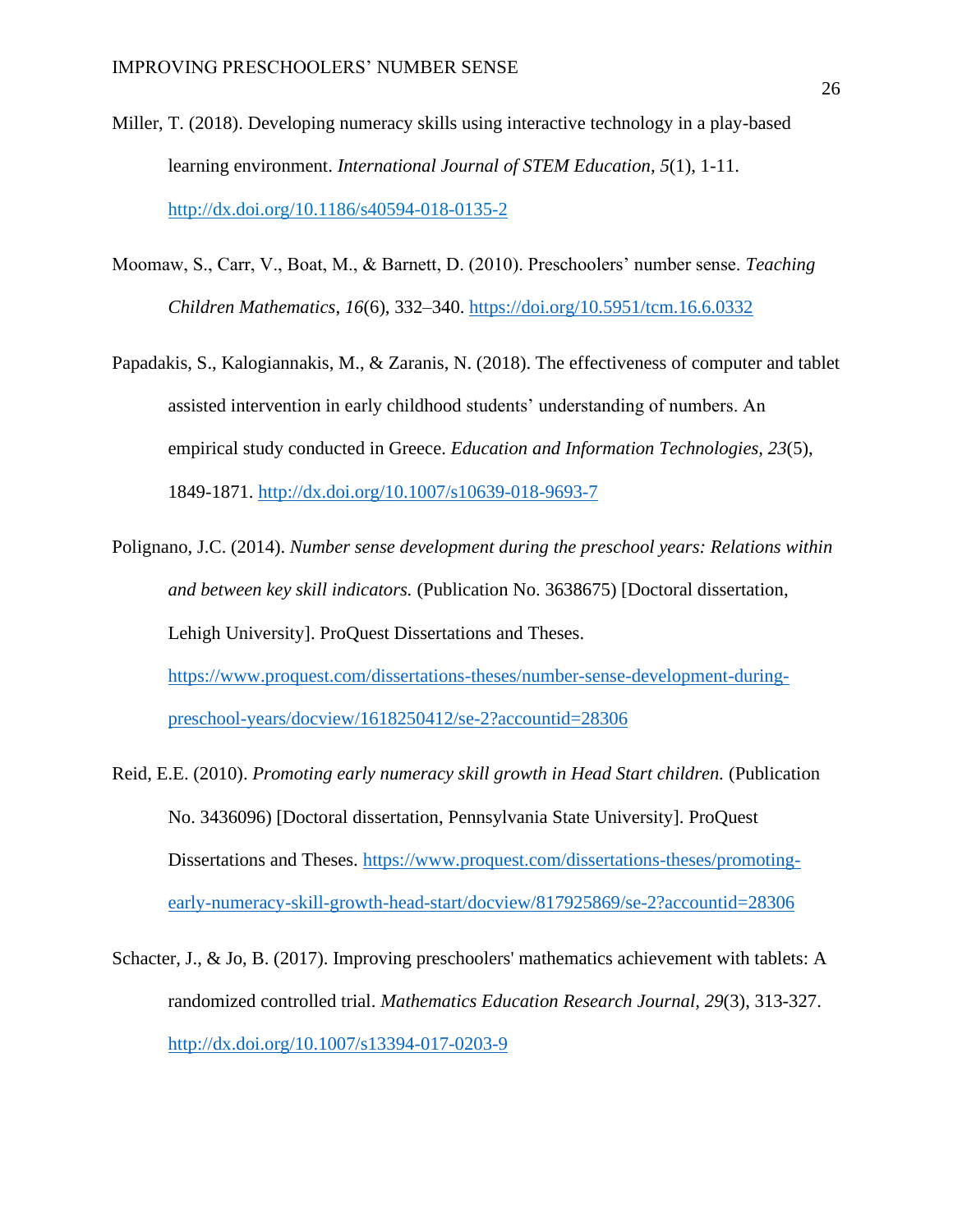Smith, C. (2010). *Mathematics in early childhood: An investigation of mathematics skills in preschool and kindergarten students.* (Publication No. 3397868) [Doctoral dissertation, Alfred University]. ProQuest Dissertations and Theses.

[https://www.proquest.com/dissertations-theses/mathematics-early-childhood](https://www.proquest.com/dissertations-theses/mathematics-early-childhood-investigation-skills/docview/205456190/se-2)[investigation-skills/docview/205456190/se-2](https://www.proquest.com/dissertations-theses/mathematics-early-childhood-investigation-skills/docview/205456190/se-2)

- U.S. Department of Health and Human Services. (2020, November 3). *Head Start programs*. The Administration for Children and Families.<https://www.acf.hhs.gov/ohs/about/head-start>
- Waltemire, C.L. (2018). *Preschool counts: A case study investigating preschool's role in early numeracy.* (Publication No. 10871377) [Doctoral dissertation, Miami University]. ProQuest Dissertations and Theses. [https://www.proquest.com/dissertations](https://www.proquest.com/dissertations-theses/preschool-counts-case-study-investigating/docview/2058717869/se-2?accountid=28306)[theses/preschool-counts-case-study-investigating/docview/2058717869/se-](https://www.proquest.com/dissertations-theses/preschool-counts-case-study-investigating/docview/2058717869/se-2?accountid=28306)[2?accountid=28306](https://www.proquest.com/dissertations-theses/preschool-counts-case-study-investigating/docview/2058717869/se-2?accountid=28306)
- Witzel, B. S., Ferguson, C. J., & Mink, D. V. (2012). Number sense strategies for helping preschool through grade 3 children develop math skills. *Young Children*, 89–94. [https://www.proquest.com/scholarly-journals/number-sense-strategies-helping-preschool](https://www.proquest.com/scholarly-journals/number-sense-strategies-helping-preschool-through/docview/1019288596/se-2?accountid=28306)[through/docview/1019288596/se-2?accountid=28306](https://www.proquest.com/scholarly-journals/number-sense-strategies-helping-preschool-through/docview/1019288596/se-2?accountid=28306)
- Yilmaz, Z. (2017). Young children's number sense development: Age related complexity across cases of three children. *International Electronic Journal of Elementary Education, 9*(4), 891-902. [https://www.proquest.com/scholarly-journals/young-childrens-number-sense](https://www.proquest.com/scholarly-journals/young-childrens-number-sense-development-age/docview/1967313078/se-2?accountid=28306)[development-age/docview/1967313078/se-2?accountid=28306](https://www.proquest.com/scholarly-journals/young-childrens-number-sense-development-age/docview/1967313078/se-2?accountid=28306)